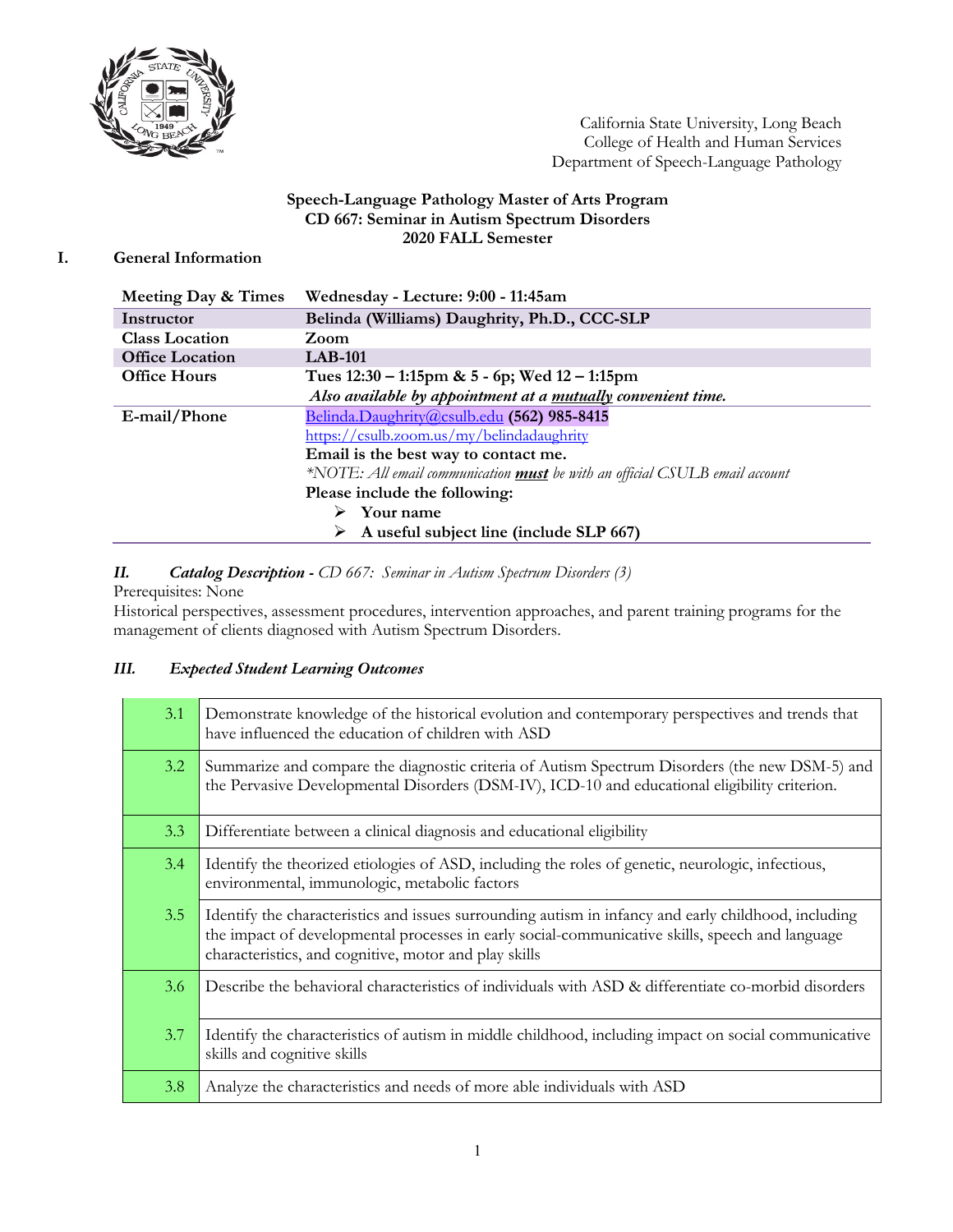| 3.9  | Discuss and evaluate the educational issues related to autism                                                                                                                               |
|------|---------------------------------------------------------------------------------------------------------------------------------------------------------------------------------------------|
| 3.10 | Explain and discuss characteristics and issues surrounding autism in adolescence and adulthood,<br>including implications for speech and language, and also for employment and independence |
| 3.11 | Articulate the advantages and disadvantages of assessment measures used to identify individuals with<br><b>ASD</b>                                                                          |
| 3.12 | Integrate developmental theories and milestones into assessment protocols to effectively evaluate<br>individuals with ASD                                                                   |
| 3.13 | Discuss and evaluate evidence-based interventions available for individuals with ASD, the relative<br>strength of the evidence base and the pros and cons of each.                          |
| 3.14 | Identify factors related to effective collaboration with colleagues and parents                                                                                                             |
| 3.15 | Explain the cultural and environment issues that affect individuals with ASD from CLD<br>backgrounds (and their families)                                                                   |
| 3.16 | Describe the roles and responsibilities of the SLP relative to ASD                                                                                                                          |

# **IV. ASHA/CAA, ASHA CFCC, and CCTC Student Learning Outcome Assessment Matrix**

**This course addresses the following ASHA/CAA standards and competencies, measured using the evaluation methods indicated below:**

| 3.1.1 B - Professional Practice  |                                  |                                                |                                                         | <b>Learning Activities</b> |                   |                          | Evaluation                |
|----------------------------------|----------------------------------|------------------------------------------------|---------------------------------------------------------|----------------------------|-------------------|--------------------------|---------------------------|
| Competencies                     |                                  |                                                |                                                         |                            |                   |                          | Method(s)                 |
|                                  |                                  | <b>CCTC</b><br><b>Standards</b>                |                                                         |                            |                   |                          | Grading<br><b>Rubrics</b> |
|                                  |                                  |                                                |                                                         |                            |                   |                          |                           |
|                                  |                                  | And                                            |                                                         |                            |                   |                          |                           |
| Accountability: The student will |                                  | <b>ASHA</b><br><b>CFCC</b><br><b>Standards</b> | Assessment &<br>Application<br>Activities<br>$In-Class$ | Bibliography<br>Annotated  | SimuCase<br>Exams | Presentations<br>EBP/IPP |                           |
|                                  |                                  | CTCC:                                          | $\boldsymbol{\mathrm{X}}$                               | $\mathbf X$                | $\mathbf X$       | $\mathbf X$              | $\mathbf X$               |
|                                  |                                  | General                                        |                                                         |                            |                   |                          |                           |
|                                  |                                  | Standard 5;                                    |                                                         |                            |                   |                          |                           |
|                                  |                                  | <b>SLP</b>                                     |                                                         |                            |                   |                          |                           |
|                                  | Practice in a manner that is     | Standard                                       |                                                         |                            |                   |                          |                           |
|                                  | consistent with the professional | 3,4                                            |                                                         |                            |                   |                          |                           |
|                                  | code of ethics and the scope of  |                                                |                                                         |                            |                   |                          |                           |
|                                  | practice documents for the       | ASHA IV-                                       |                                                         |                            |                   |                          |                           |
|                                  | profession of speech-language    | B, C, D, E,                                    |                                                         |                            |                   |                          |                           |
| A                                | pathology.                       | $\mathbf{F}$                                   |                                                         |                            |                   |                          |                           |
|                                  | Adhere to federal, state, and    |                                                | $\mathbf X$                                             | $\mathbf X$                | $\mathbf X$       | $\mathbf X$              | $\mathbf X$               |
|                                  | institutional regulations and    |                                                |                                                         |                            |                   |                          |                           |
|                                  | policies that are related to     |                                                |                                                         |                            |                   |                          |                           |
|                                  | services provided by speech-     |                                                |                                                         |                            |                   |                          |                           |
| B                                | language pathologists.           |                                                |                                                         |                            |                   |                          |                           |
|                                  | Evaluate the effects of his or   |                                                | X                                                       | $\mathbf X$                | $\mathbf X$       | $\mathbf X$              |                           |
| Ε                                | her actions and makes changes    |                                                |                                                         |                            |                   |                          |                           |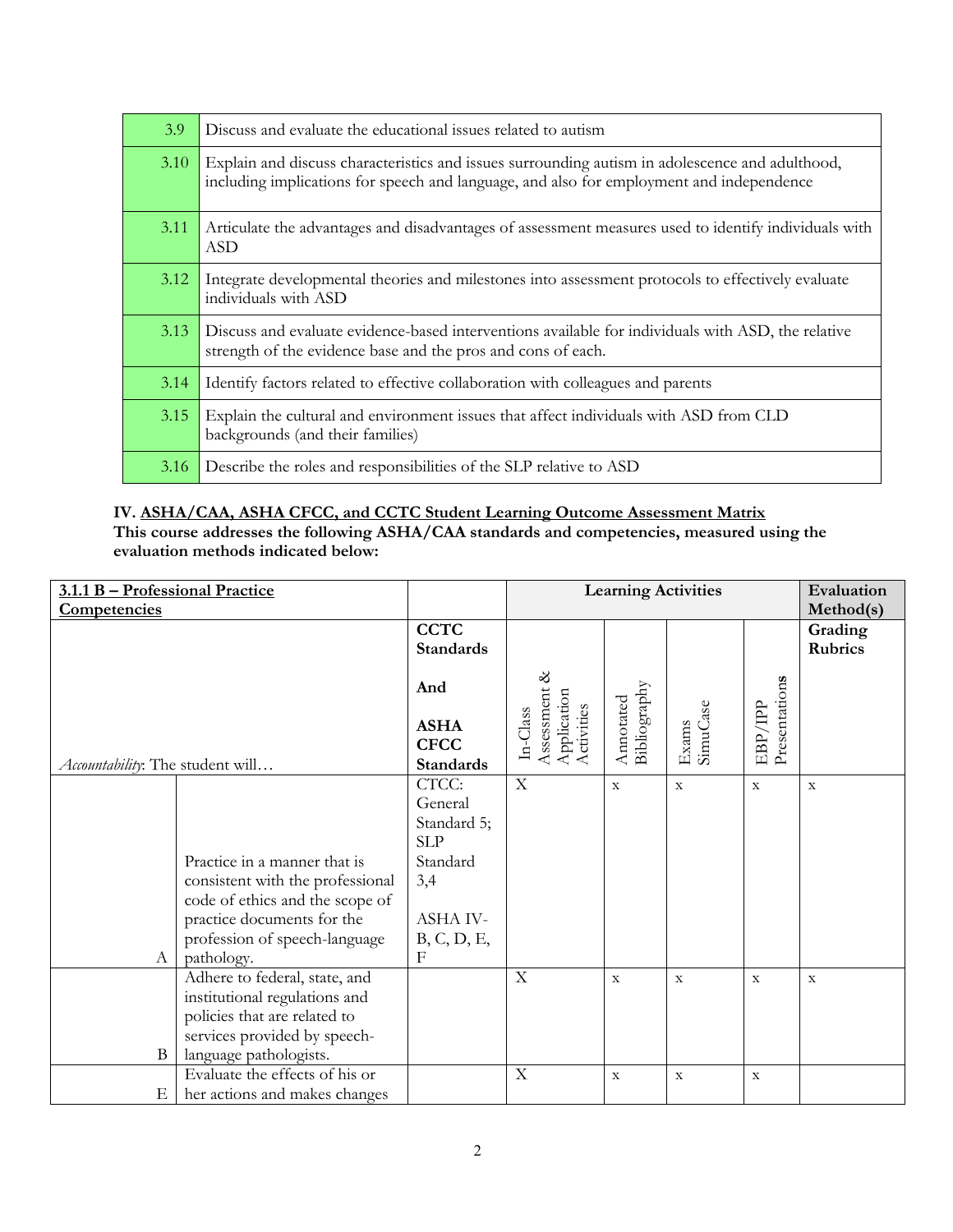|                             | accordingly.                                |                  |             |             |             |             |             |
|-----------------------------|---------------------------------------------|------------------|-------------|-------------|-------------|-------------|-------------|
|                             | Describe how to work on                     |                  | $\mathbf X$ | $\mathbf X$ |             | $\mathbf X$ | $\mathbf X$ |
|                             | interprofessional teams to                  |                  |             |             |             |             |             |
|                             | maintain a climate of mutual                |                  |             |             |             |             |             |
| G                           | respect and shared values.                  |                  |             |             |             |             |             |
|                             |                                             |                  |             |             |             |             |             |
|                             |                                             |                  |             |             |             |             |             |
|                             |                                             |                  |             |             |             |             |             |
|                             |                                             |                  |             |             |             |             |             |
| Integrity: The student will |                                             |                  |             |             |             |             |             |
|                             |                                             | CTCC:            | $\mathbf X$ | $\mathbf X$ | $\mathbf X$ | $\mathbf X$ | $\mathbf X$ |
|                             |                                             | General          |             |             |             |             |             |
|                             |                                             | Standard 5;      |             |             |             |             |             |
|                             |                                             | <b>SLP</b>       |             |             |             |             |             |
|                             | Use the highest level of clinical           | Standard         |             |             |             |             |             |
|                             | integrity with each individual              | 3,4,5,6          |             |             |             |             |             |
|                             | served, family members,                     |                  |             |             |             |             |             |
|                             | caregivers, other service                   | <b>ASHA IV-</b>  |             |             |             |             |             |
|                             | providers, students, other                  | B, C, D, E,      |             |             |             |             |             |
| A                           | consumers, and payers;                      | $_{\rm F}$       |             |             |             |             |             |
|                             | Use best professional practices             |                  | $\mathbf X$ | X           | $\mathbf X$ | $\mathbf X$ | $\mathbf X$ |
|                             | related to maintenance of                   |                  |             |             |             |             |             |
|                             | confidentiality for all individuals         |                  |             |             |             |             |             |
|                             | in accordance with HIPAA and                |                  |             |             |             |             |             |
| B                           | FERPA requirements.                         |                  |             |             |             |             |             |
|                             | Effective Communication Skills: The student |                  |             |             |             |             |             |
| will                        |                                             |                  |             |             |             |             |             |
|                             | Use all forms of expressive                 | CTCC:            | $\mathbf X$ | $\mathbf X$ | $\mathbf X$ | $\mathbf X$ | $\mathbf X$ |
|                             | communication-including                     | General          |             |             |             |             |             |
|                             | written, spoken, and nonverbal              | Standard 5;      |             |             |             |             |             |
|                             | communication-with                          | <b>SLP</b>       |             |             |             |             |             |
|                             | individuals served, family                  | Standard         |             |             |             |             |             |
|                             | members, caregivers, and any                | 3,4, 5,6         |             |             |             |             |             |
|                             | others involved in the                      |                  |             |             |             |             |             |
|                             | interaction to ensure the highest           | ASHA IV-         |             |             |             |             |             |
|                             | quality of care that is delivered           | B, C, D, E,<br>F |             |             |             |             |             |
|                             | in a culturally competent                   |                  |             |             |             |             |             |
| А                           | manner.<br>Communicate-with patients,       |                  | $\mathbf X$ |             |             |             |             |
|                             | families, communities, and                  |                  |             | $\mathbf X$ | $\mathbf X$ | $\mathbf X$ | $\mathbf X$ |
|                             | interprofessional team                      |                  |             |             |             |             |             |
|                             | colleagues and other                        |                  |             |             |             |             |             |
|                             | professionals caring for                    |                  |             |             |             |             |             |
|                             | individuals in a responsive and             |                  |             |             |             |             |             |
|                             | responsible manner that                     |                  |             |             |             |             |             |
|                             | supports a team approach to                 |                  |             |             |             |             |             |
| B                           | maximize care outcomes.                     |                  |             |             |             |             |             |
|                             |                                             |                  |             |             |             |             |             |
|                             | Clinical Reasoning: The student will        |                  |             |             |             |             |             |
|                             | Use valid scientific and clinical           | CTCC:            | $\mathbf X$ | $\mathbf X$ |             | $\mathbf X$ | $\mathbf X$ |
|                             | evidence in decision-making                 | General          |             |             |             |             |             |
| A                           | regarding assessment and                    | Standard 5;      |             |             |             |             |             |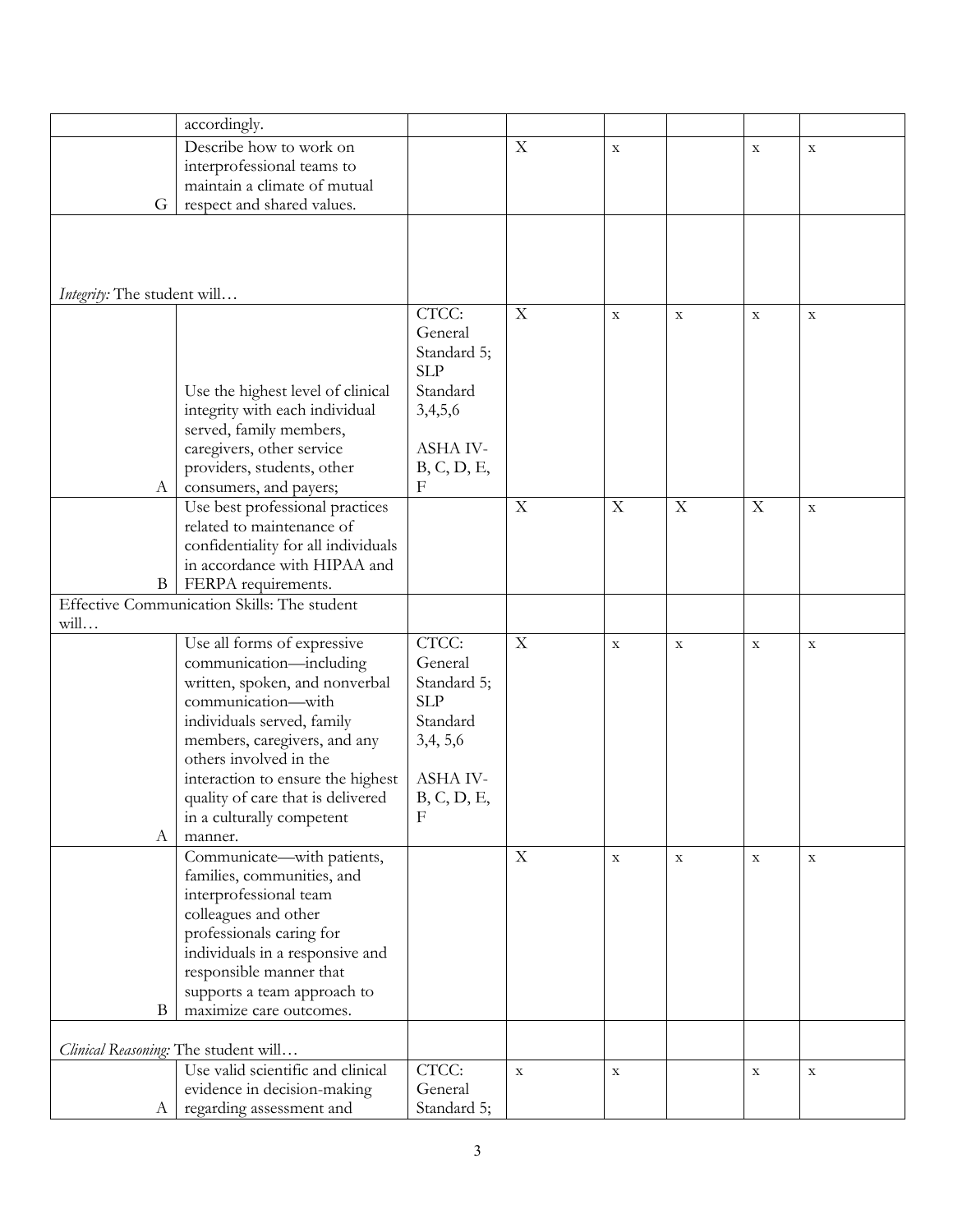|               | intervention.                                               | <b>SLP</b>  |             |             |             |             |             |
|---------------|-------------------------------------------------------------|-------------|-------------|-------------|-------------|-------------|-------------|
|               |                                                             | Standard    |             |             |             |             |             |
|               |                                                             | 3,4,5,6     |             |             |             |             |             |
|               |                                                             |             |             |             |             |             |             |
|               |                                                             | ASHA IV-    |             |             |             |             |             |
|               |                                                             | B, C, D, E, |             |             |             |             |             |
|               |                                                             | $\mathbf F$ |             |             |             |             |             |
|               | Apply current knowledge,                                    |             | $\mathbf X$ | $\mathbf X$ |             | $\mathbf X$ | $\mathbf X$ |
|               | theory, and sound professional                              |             |             |             |             |             |             |
|               | judgment in approaches to                                   |             |             |             |             |             |             |
|               | intervention and management                                 |             |             |             |             |             |             |
| B             | of individuals served.                                      |             |             |             |             |             |             |
|               | Use clinical judgment and self-                             |             | $\mathbf X$ | $\mathbf X$ | $\mathbf X$ |             | $\mathbf X$ |
|               | reflection to enhance clinical                              |             |             |             |             |             |             |
| $\mathcal{C}$ | reasoning.                                                  |             |             |             |             |             |             |
|               | Evidence-Based Practice: The student will                   |             |             |             |             |             |             |
|               |                                                             | CTCC:       | $\mathbf X$ | $\mathbf X$ |             | $\mathbf X$ |             |
|               |                                                             | General     |             |             |             |             |             |
|               |                                                             | Standard 5; |             |             |             |             |             |
|               |                                                             | <b>SLP</b>  |             |             |             |             |             |
|               |                                                             | Standard    |             |             |             |             |             |
|               |                                                             | 3,4,5,6     |             |             |             |             |             |
|               | Access sources of information                               |             |             |             |             |             |             |
|               | to support clinical decisions                               | ASHA IV-    |             |             |             |             |             |
|               | regarding assessment and                                    | B, C, D, E, |             |             |             |             |             |
| A             | intervention/management,                                    | $\mathbf F$ | $\mathbf X$ |             |             |             |             |
|               | Critically evaluate information<br>sources and applies that |             |             | $\mathbf X$ |             | $\mathbf X$ |             |
|               | information to appropriate                                  |             |             |             |             |             |             |
| $\mathbf{B}$  | population                                                  |             |             |             |             |             |             |
|               | Integrate evidence in provision                             |             | $\mathbf X$ | $\mathbf X$ | $\mathbf X$ | $\mathbf X$ | $\mathbf X$ |
|               | of speech-language pathology                                |             |             |             |             |             |             |
| $\mathsf{C}$  | services.                                                   |             |             |             |             |             |             |
|               |                                                             |             |             |             |             |             |             |
|               | Concern for Individuals Served: The student will.           |             |             |             |             |             |             |
|               | Show evidence of care,                                      |             | $\mathbf X$ | $\mathbf X$ | $\mathbf X$ | $\mathbf X$ | $\mathbf X$ |
|               | compassion, and appropriate                                 |             |             |             |             |             |             |
|               | empathy during interactions                                 |             |             |             |             |             |             |
|               | with each individual served,                                |             |             |             |             |             |             |
|               | family members, caregivers, and                             |             |             |             |             |             |             |
|               | any others involved in care;                                |             |             |             |             |             |             |
| A             | and                                                         |             |             |             |             |             |             |
|               | Encourage active involvement                                |             |             | $\mathbf X$ | $\mathbf X$ | $\mathbf X$ |             |
|               | of the individual served in his or                          |             |             |             |             |             |             |
| B             | her own care.                                               |             |             |             |             |             |             |
|               | Cultural Competence: The student will                       |             |             |             |             |             |             |
|               | Evaluate the impact of his or                               | CTCC:       | $\mathbf X$ | $\mathbf X$ | $\mathbf X$ | $\mathbf X$ | $\mathbf X$ |
|               | her own set of cultural and                                 | General     |             |             |             |             |             |
| А             | linguistic variables on delivery                            | Standard 5; |             |             |             |             |             |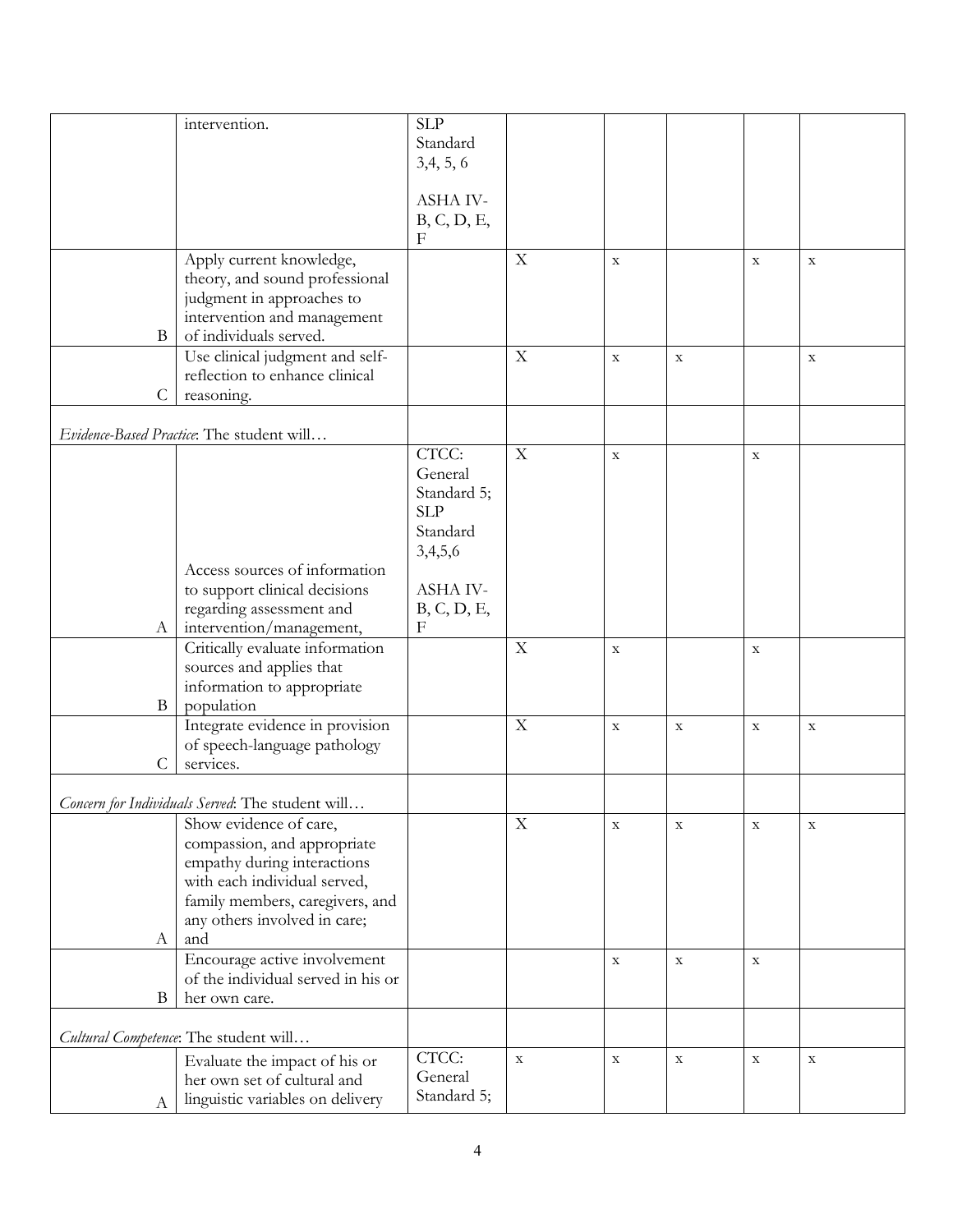|                                     | of effective care. These include,  | <b>SLP</b>  |             |             |             |             |             |
|-------------------------------------|------------------------------------|-------------|-------------|-------------|-------------|-------------|-------------|
|                                     | but are not limited to, variables  | Standard    |             |             |             |             |             |
|                                     | such as age, ethnicity, linguistic | 3,4,5,6     |             |             |             |             |             |
|                                     | background, national origin,       |             |             |             |             |             |             |
|                                     | race, religion, gender, and sexual | ASHA IV-    |             |             |             |             |             |
|                                     | orientation.                       | B, C, D, E, |             |             |             |             |             |
|                                     |                                    | F           |             |             |             |             |             |
|                                     | Identify the impact of the         |             | $\mathbf X$ | $\mathbf X$ | $\mathbf X$ | $\mathbf X$ | $\mathbf X$ |
|                                     | cultural and linguistic variables  |             |             |             |             |             |             |
|                                     | of the individuals served on       |             |             |             |             |             |             |
|                                     | delivery of care. These include    |             |             |             |             |             |             |
|                                     | but are not limited to variables   |             |             |             |             |             |             |
|                                     | such as age, ethnicity, linguistic |             |             |             |             |             |             |
|                                     | background, national origin,       |             |             |             |             |             |             |
|                                     | race, religion, gender, and sexual |             |             |             |             |             |             |
| B                                   | orientation.                       |             |             |             |             |             |             |
|                                     | Analyze the interaction of         |             | $\mathbf X$ | $\mathbf X$ | $\mathbf X$ | $\mathbf X$ | $\mathbf X$ |
|                                     | cultural and linguistic variables  |             |             |             |             |             |             |
|                                     | between the caregivers and the     |             |             |             |             |             |             |
|                                     | individuals served in order to     |             |             |             |             |             |             |
| C                                   | maximize service delivery.         |             |             |             |             |             |             |
|                                     | Identify the characteristics of    |             | $\mathbf X$ | $\mathbf X$ | $\mathbf X$ | $\mathbf X$ | $\mathbf X$ |
|                                     | the individuals served (e.g., age, |             |             |             |             |             |             |
|                                     | demographics, cultural and         |             |             |             |             |             |             |
|                                     | linguistic diversity, educational  |             |             |             |             |             |             |
|                                     | history and status, medical        |             |             |             |             |             |             |
|                                     | history and status, cognitive      |             |             |             |             |             |             |
|                                     | status, and physical and sensory   |             |             |             |             |             |             |
|                                     | abilities) and how these           |             |             |             |             |             |             |
|                                     | characteristics relate to clinical |             |             |             |             |             |             |
| D                                   | services.                          |             |             |             |             |             |             |
|                                     |                                    |             |             |             |             |             |             |
| Professional Duty: The student will |                                    |             |             |             |             |             |             |
|                                     |                                    | CTCC:       | $\mathbf X$ | $\mathbf X$ | $\mathbf X$ | $\mathbf X$ | $\mathbf X$ |
|                                     |                                    | General     |             |             |             |             |             |
|                                     |                                    | Standard 5; |             |             |             |             |             |
|                                     | Engage in self-assessment to       | <b>SLP</b>  |             |             |             |             |             |
|                                     | improve his or her effectiveness   | Standard    |             |             |             |             |             |
|                                     | in the delivery of services.       | 3,4         |             |             |             |             |             |
|                                     |                                    |             |             |             |             |             |             |
|                                     |                                    | ASHA IV-    |             |             |             |             |             |
|                                     |                                    | B, C, D, E, |             |             |             |             |             |
| A                                   |                                    | F           |             |             |             |             |             |
|                                     | Discuss the role of clinical       |             |             |             | $\mathbf X$ | $\mathbf X$ | $\mathbf X$ |
|                                     | teaching and clinical modeling     |             |             |             |             |             |             |
|                                     | as well as supervision of          |             |             |             |             |             |             |
|                                     | students and other support         |             |             |             |             |             |             |
| C                                   | personnel.                         |             |             |             |             |             |             |
|                                     | Summarize the roles and            |             | $\mathbf X$ | $\mathbf X$ | $\mathbf X$ | $\mathbf X$ | $\mathbf X$ |
|                                     | importance of interdisciplinary/   |             |             |             |             |             |             |
| D                                   | interprofessional assessment       |             |             |             |             |             |             |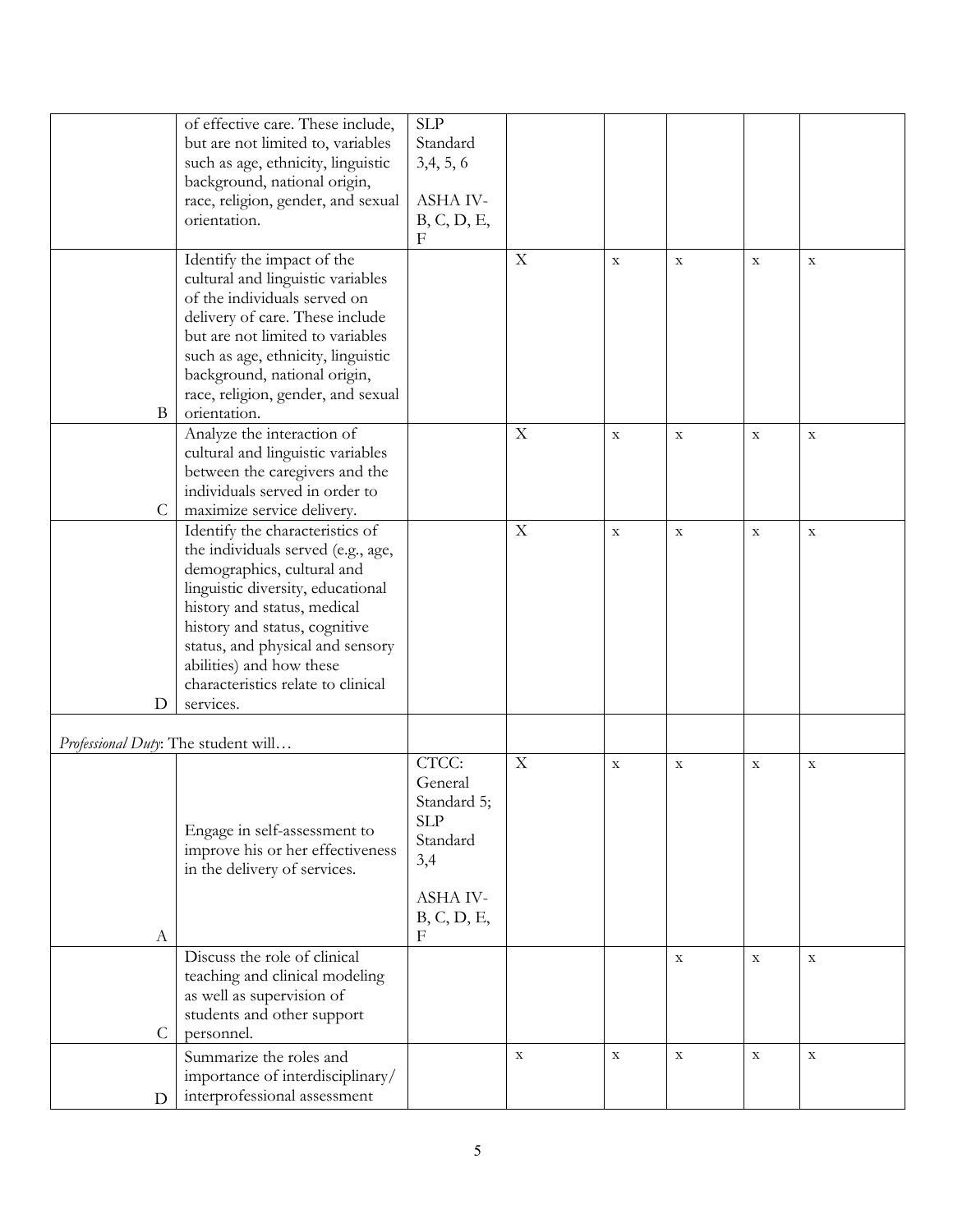|                 | and intervention and be able to             |                  |             |             |             |             |             |
|-----------------|---------------------------------------------|------------------|-------------|-------------|-------------|-------------|-------------|
|                 | interact and coordinate care                |                  |             |             |             |             |             |
|                 | effectively with other disciplines          |                  |             |             |             |             |             |
|                 | and community resources.                    |                  |             |             |             |             |             |
|                 | Restate and practice the                    |                  | X           | $\mathbf X$ |             | $\mathbf X$ |             |
|                 | principles of universal                     |                  |             |             |             |             |             |
|                 | precautions to prevent the                  |                  |             |             |             |             |             |
|                 | spread of infectious and                    |                  |             |             |             |             |             |
| $E_{\parallel}$ | contagious diseases.                        |                  |             |             |             |             |             |
|                 | Identify and use the knowledge              |                  | $\mathbf X$ | $\mathbf X$ |             | $\mathbf X$ | $\mathbf X$ |
|                 | of one's own role and those of              |                  |             |             |             |             |             |
|                 | other professions to                        |                  |             |             |             |             |             |
|                 | appropriately assess and address            |                  |             |             |             |             |             |
|                 | the needs of the individuals and            |                  |             |             |             |             |             |
| $_{\rm F}$      | populations served.                         |                  |             |             |             |             |             |
|                 |                                             |                  |             |             |             |             |             |
|                 | Collaborative Practice: The student will    |                  |             |             |             |             |             |
|                 | Apply values and principles of              |                  | $\mathbf X$ | $\mathbf X$ | $\mathbf X$ | $\mathbf X$ | $\mathbf X$ |
|                 | interprofessional team                      |                  |             |             |             |             |             |
| A               | dynamics.                                   |                  |             |             |             |             |             |
|                 |                                             | CTCC:            | $\mathbf X$ | $\mathbf X$ | $\mathbf X$ | $\mathbf X$ | $\mathbf X$ |
|                 |                                             | General          |             |             |             |             |             |
|                 | Perform effectively in different            | Standard 5;      |             |             |             |             |             |
|                 | interprofessional team roles to             | <b>SLP</b>       |             |             |             |             |             |
|                 | plan and deliver care centered              | Standard         |             |             |             |             |             |
|                 | on the individual served that is            | 3,4              |             |             |             |             |             |
|                 | safe, timely, efficient, effective,         |                  |             |             |             |             |             |
|                 | and equitable.                              | ASHA IV-         |             |             |             |             |             |
|                 |                                             | B, C, D, E,      |             |             |             |             |             |
| $\bf{B}$        |                                             | F                |             |             |             |             |             |
|                 | 3.1.3 B Identification and Prevention of    |                  |             |             |             |             |             |
|                 | Speech, Language, and Swallowing Disorders  |                  |             |             |             |             |             |
| and Differences |                                             |                  |             |             |             |             |             |
|                 |                                             | CTCC:            | $\mathbf X$ |             | $\mathbf X$ | $\mathbf X$ |             |
|                 |                                             | General          |             |             |             |             |             |
|                 | Design, implement, and self-                | Standard 5;      |             |             |             |             |             |
|                 | evaluate <i>identification</i> and          | <b>SLP</b>       |             |             |             |             |             |
|                 | prevention of communication                 | Standard         |             |             |             |             |             |
|                 | and swallowing differences with             | 3,4              |             |             |             |             |             |
|                 | individuals across the lifespan.            | ASHA IV-         |             |             |             |             |             |
|                 |                                             |                  |             |             |             |             |             |
|                 |                                             | B, C, D, E,<br>F |             |             |             |             |             |
| A               | 3.1.4 B Evaluation of Speech, Language, and |                  |             |             |             |             |             |
|                 | <b>Swallowing Disorders and Differences</b> |                  |             |             |             |             |             |
|                 |                                             | General          | $\mathbf X$ |             | $\mathbf X$ | $\mathbf X$ |             |
|                 | Design, implement, and self-                | Standard 5;      |             |             |             |             |             |
|                 | evaluate <b>assessment</b> for              | <b>SLP</b>       |             |             |             |             |             |
|                 | communication and swallowing                | Standard         |             |             |             |             |             |
|                 | differences with individuals                | 3,4              |             |             |             |             |             |
| А               | across the lifespan                         |                  |             |             |             |             |             |
|                 |                                             |                  |             |             |             |             |             |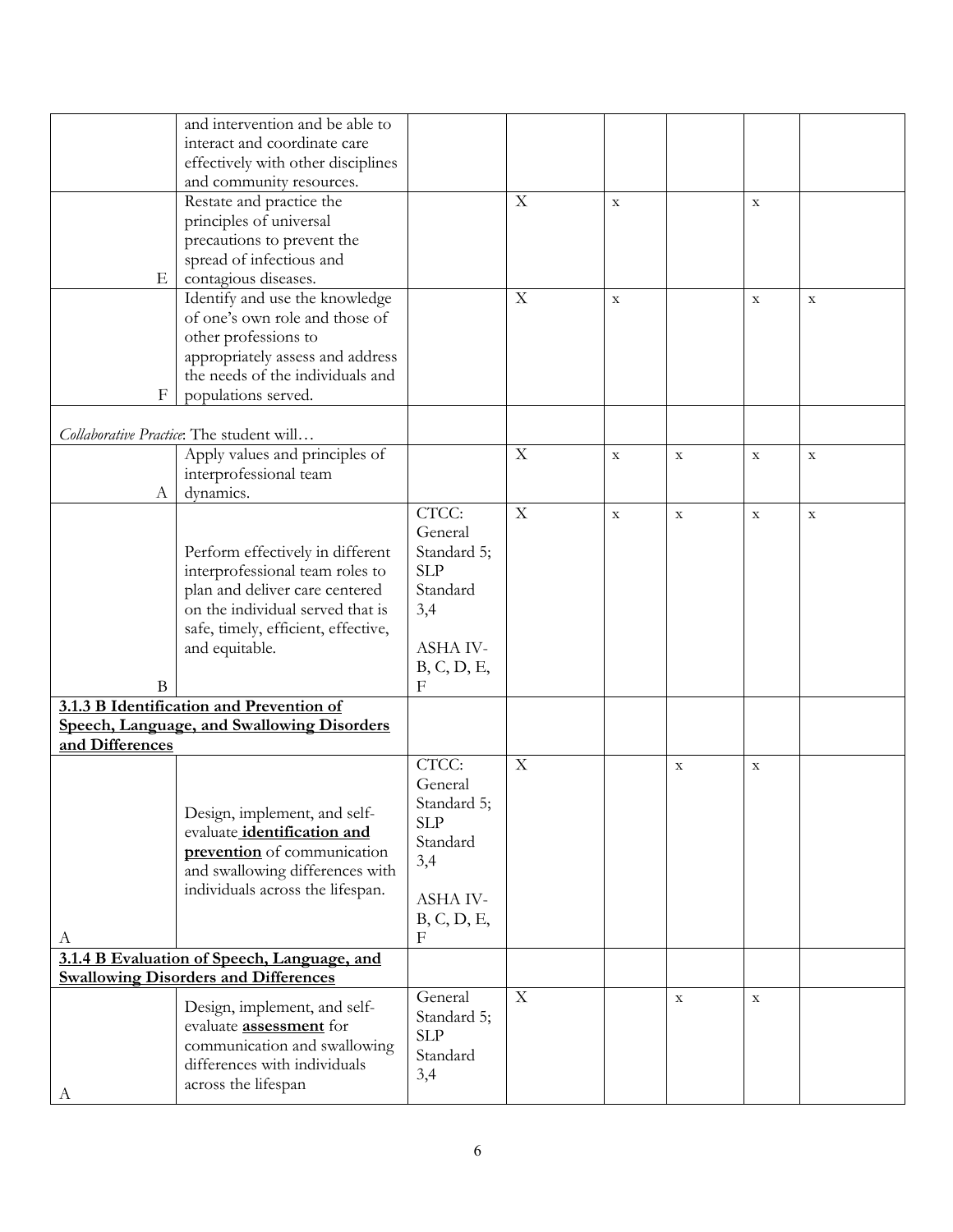|                                                                                                                         |                                                                                                                                                                                                    | <b>ASHA IV-</b><br>B, C, D, E,<br>$\boldsymbol{\mathrm{F}}$                                              |                |                |              |              |             |
|-------------------------------------------------------------------------------------------------------------------------|----------------------------------------------------------------------------------------------------------------------------------------------------------------------------------------------------|----------------------------------------------------------------------------------------------------------|----------------|----------------|--------------|--------------|-------------|
| 3.1.5 B Intervention to Minimize the Effects of<br>Changes in the Speech, Language, and<br><b>Swallowing Mechanisms</b> |                                                                                                                                                                                                    | General<br>Standard 2,<br><b>SLP</b><br>Standard<br>4, 5<br><b>ASHA IV-</b><br>B, C, D, E,<br>$_{\rm F}$ |                |                |              |              |             |
| А                                                                                                                       | Design, implement, and self-<br>evaluate <i>intervention</i> for<br>communication and swallowing<br>differences with individuals<br>across the lifespan                                            |                                                                                                          |                | $\mathbf X$    | $\mathbf X$  | $\mathbf X$  | $\mathbf X$ |
|                                                                                                                         | 3.1.6 B General Knowledge and Skills<br><b>Applicable to Professional Practice</b>                                                                                                                 |                                                                                                          |                |                |              |              |             |
| А                                                                                                                       | Demonstrate ethical conduct<br>in the provision of clinical<br>services for communication and<br>swallowing differences with<br>individuals across the lifespan                                    | General<br>Standard 2,<br><b>SLP</b><br>Standard<br>4, 5<br>ASHA IV-<br>B, C, D, E,<br>$\mathbf{F}$      | $\overline{X}$ | $\overline{X}$ | $\mathbf{x}$ | $\mathbf{x}$ | $\mathbf X$ |
| $\bf{B}$                                                                                                                | Demonstrate professionalism<br>and professional behavior in<br>the provision of clinical services<br>for communication and<br>swallowing differences,<br>including counseling and<br>collaboration |                                                                                                          | $\mathbf X$    | $\mathbf X$    | $\mathbf X$  | $\mathbf x$  | $\mathbf X$ |

- **ASHA CFCC standards:** https://www.asha.org/certification/2014-speech-language-pathologycertification-standards/
- **ASHA CAA competencies:** https://caa.asha.org/wp-content/uploads/Accreditation-Standards-Documentation-Guidance.pdf
- **CCTC SLP standards:** http://www.sjsu.edu/gup/docs/assess\_report/CCTC-ASHACrosswalk.pdf

# **Course Modality**

Traditional Class- Face-to-face contact such as lecture, discussion, demonstration, and direct exchange of materials as the primary method of communication.

# **IV. Text(s)**

Required Textbooks – none. Required articles will be assigned. **NOTE: Most articles will be available free of charge online to members of the National Student Speech-Language Hearing Association (NSSLHA). Additional articles not available for free via NSSLHA membership will be made**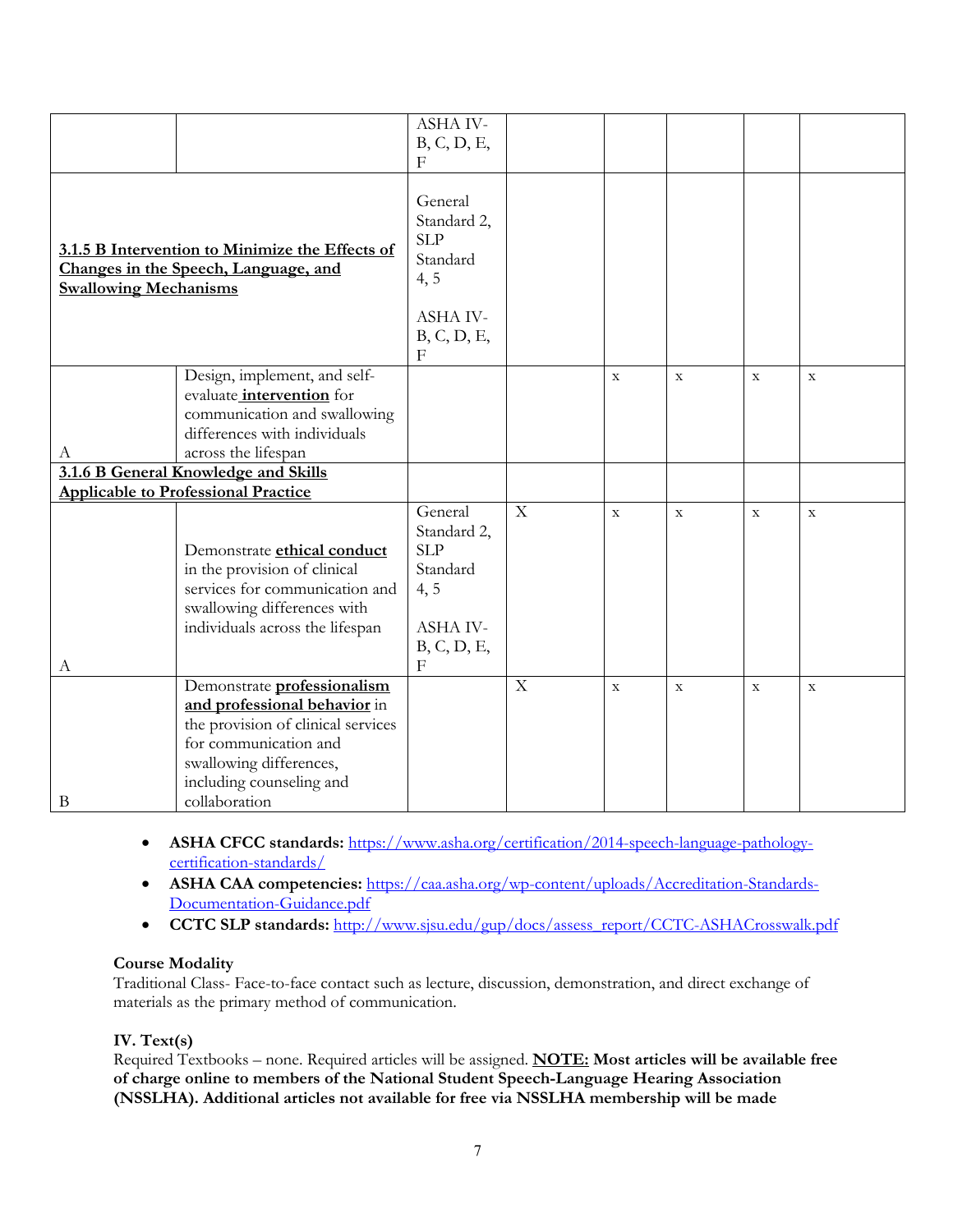### **available.**

Optional Textbooks *\*Note: This resource is available via the CSULB Clinic.*  Autism: Attacking Social Interaction Problems. Co-Authors: Betholyn F. Gentry, Pamela Wiley, Jamie Torres-Feliciano Plural Publishing

### **VI. Simucase Assignment**

The Department of Speech-Language Pathology (effective Fall 2018) will implement simulation within seminars at the graduate level (as applicable). In order to provide consistency across the use of simulation in graduate seminars, the Faculty have developed the following criteria for implementation of simulation cases for completion of verified clinical hours toward national certification.

### **Student Learning Outcomes**

As applicable to the simulation case, the student will use knowledge from coursework, reflective decisionmaking, and self-evaluation to apply an evidence-based framework to:

- 1.1 Incorporate the use of a wide variety of background information needed for effective assessment and intervention clinical decision-making
- 1.2 Demonstrate the ability to select, interpret, and integrate formal and informal data (include assessment tools) in clinical decision-making tasks
- 1.3 Illustrate steps and appropriate decision-making needed to screen individuals for possible communication disorders
- 1.4 Demonstrate appropriate decision-making in the design, implementation, and measurement of intervention (as appropriate to assigned case/s)

### **Percent of Total Grade**

A case assignment may be associated with clinical hours on CALIPSO will be graded as below, given a maximum of 10% of the total seminar course grade.

### **Rubric for Scoring**

SIMUCASE automatically generates a score based on the student's performance (as described below). For each case, a student would receive an overall competency score provided for each case (90%+ = mastery; 70-89% = developing; < 70%: emerging skill). [*Note:* **Professors can input that score as the grade for the case assigned on Simucase]**.

-----

- Reflective questions: +5 points
- Acceptable: 0 points
- Rejected questions: 5 points
- Questions that are not applicable to client
- Questions using professional jargon
- Redundant questions
- Insensitive questions
- Rejected assessment decisions: subtract points
- Assessment is not age-appropriate
- Redundant assessment selected
- Selecting incorrect diagnosis
- Choosing incorrect recommendation summary

### **V. Methods of Presentation**

A. Lecture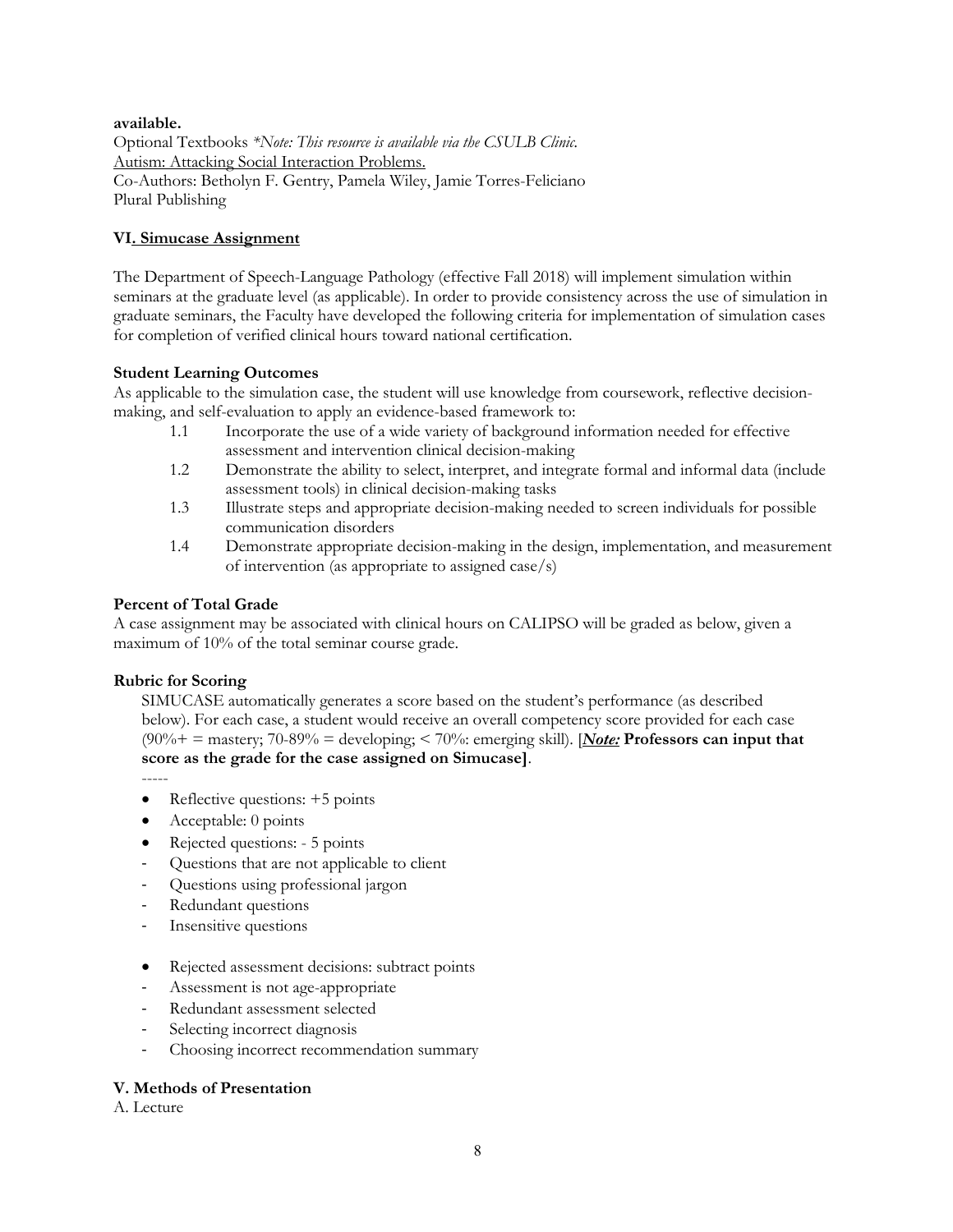B. Discussion

- C. Case Study
- D. Invited Speakers

# **VI. Course Outline**

| Date            | Topic(s)                                                                                                                                                                 | <b>Required Reading</b>                                                                                                                                                                                                                                             | Assignment                                                                 |
|-----------------|--------------------------------------------------------------------------------------------------------------------------------------------------------------------------|---------------------------------------------------------------------------------------------------------------------------------------------------------------------------------------------------------------------------------------------------------------------|----------------------------------------------------------------------------|
| 8/26<br>Class 1 | Course syllabus review<br>History and definition of ASD (DSM-V)<br>Diagnostic criteria and service eligibility                                                           | Kanner, L. (1943). Autistic disturbances of affective contact.<br>Nervous Child, 2, 217-250.<br>*article provided                                                                                                                                                   | *NOTE:<br>Annotated<br>bibliography is<br>due weekly for<br>articles noted |
| 9/2             | Diagnosis of ASD: Early Intervention                                                                                                                                     | Tager-Flusberg, H. (2016). Risk Factors Associated with<br>Language in Autism Spectrum Disorder: Clues to                                                                                                                                                           | in bold<br>In-class<br>assignment:                                         |
| Class 2         | Formal Language Assessments<br><b>Informal Behavioral Observations</b><br><b>Informal Play Observations</b>                                                              | Underlying Mechanisms. Journal of Speech, Language,<br>and Hearing Research, 59, 143-154.                                                                                                                                                                           | ADI-R viewing<br>and report<br>writing                                     |
|                 | Guest Lecture - Dual Diagnosis: ASD<br>and Hearing Loss<br>Edward Garcia, Au.D.<br>California State University, Long Beach<br>Department of Speech-Language<br>Pathology | Camarata, S. (2013). Pediatric Hearing Impairment,<br>Autism, and Autism Spectrum Disorder: Implications for<br>Clinicians. Perspectives on Hearing and Hearing Disorders<br>in Childhood, 23(1), 4-12.<br>*article provided                                        |                                                                            |
|                 | Autism Diagnostic Interview, Revised<br>$(ADI-R)$                                                                                                                        |                                                                                                                                                                                                                                                                     |                                                                            |
| 9/9<br>Class 3  | Childhood Autism Rating Scale, 2 <sup>nd</sup><br>Edition (CARS-2)<br>Autism Diagnostic Observation<br>Schedule, 2 <sup>nd</sup> Edition (ADOS-2)                        | Broome, K., McCabe, P., Docking, K., & Doble, M.<br>(2017). A Systematic Review of Speech Assessments for<br>Children with Autism Spectrum Disorder:<br>Recommendations for Best Practice. American Journal of<br>Speech-Language Pathology, 26, 1011-1029.         | In-class<br>assignment:<br>$ADOS-2$<br>viewing and<br>report writing       |
|                 | Toddler Modules, Modules 1<br>and 2                                                                                                                                      | Kover, S., Davidson, M., Sindberg, H., & Weismer, S.<br>(2014). Use of ADOS for Assessing Spontaneous<br>Expressive Language in Young Children with ASD: A<br>Comparison of Sampling Contexts. Journal of Speech,<br>Language, and Hearing Research, 57, 2221-2233. |                                                                            |
| 9/16            | Autism Diagnosis in CLD Populations                                                                                                                                      | Ijalba, E. (2016). Hispanic Immigrant Mothers of Young<br>Children With Autism Spectrum Disorders: How Do                                                                                                                                                           | In-class<br>assignment:                                                    |
| Class 4         | Autism Diagnostic Observation<br>Schedule, 2 <sup>nd</sup> Edition (ADOS-2)                                                                                              | They Understand and Cope With Autism? American<br>Journal of Speech-Language Pathology, 25(2), 200-213.                                                                                                                                                             | ADOS-2<br>viewing and<br>report writing                                    |
|                 | Modules 3 and 4                                                                                                                                                          | Keller-Bell, Y. (2017). Disparities in the Identification<br>and Diagnosis of Autism Spectrum Disorder in<br>Culturally and Linguistically Diverse Populations.<br>Perspectives of the ASHA Special Interests Groups, 2(14),<br>68-81.<br>*article provided         |                                                                            |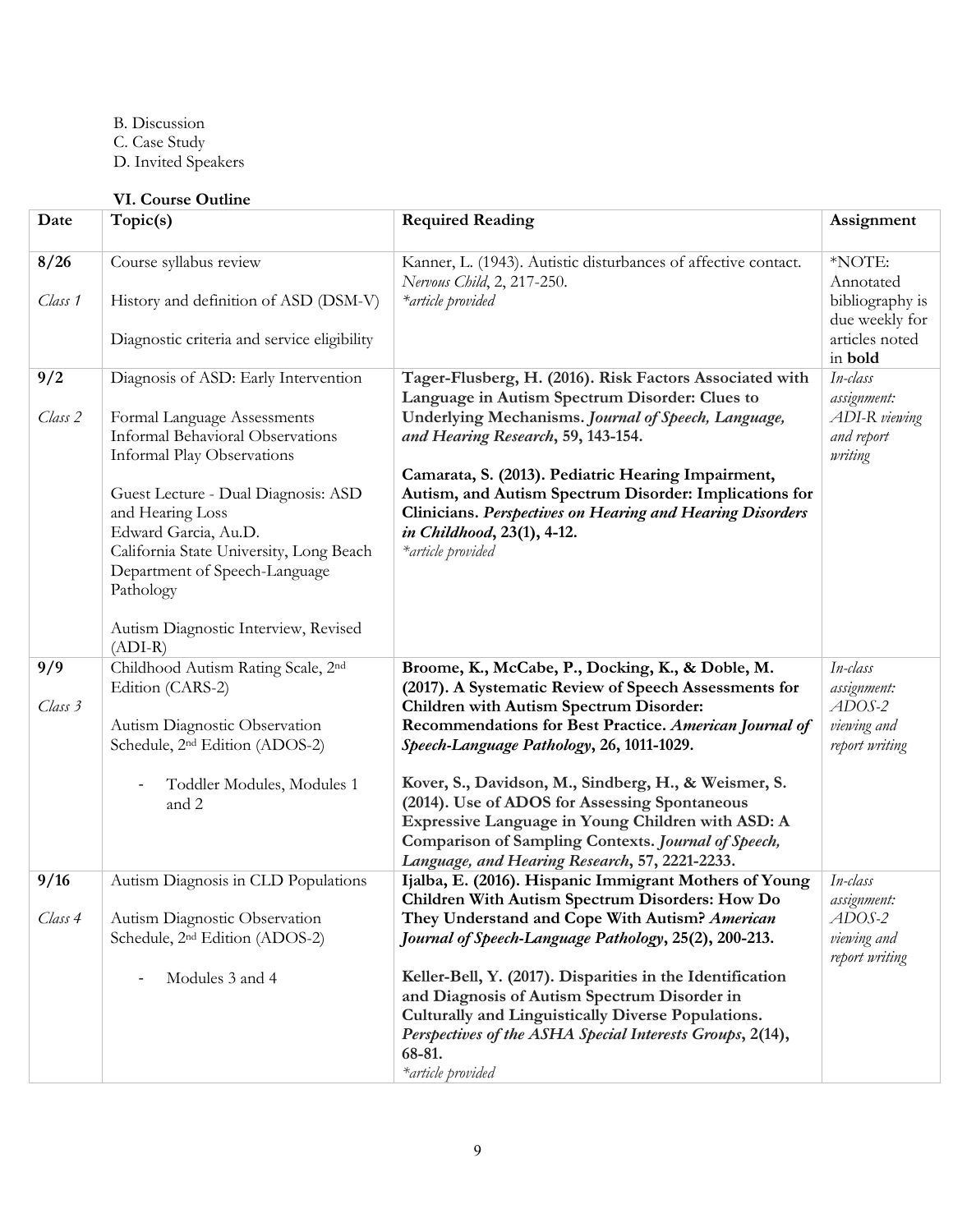| 9/23             | <b>Assessment Review</b>                                                                                                                                               |                                                                                                                                                                                                                                                                                                                                                             |                                                                                         |  |  |  |
|------------------|------------------------------------------------------------------------------------------------------------------------------------------------------------------------|-------------------------------------------------------------------------------------------------------------------------------------------------------------------------------------------------------------------------------------------------------------------------------------------------------------------------------------------------------------|-----------------------------------------------------------------------------------------|--|--|--|
| Class 5          |                                                                                                                                                                        | <b>ASD Assessment Exam (Open Resources)</b>                                                                                                                                                                                                                                                                                                                 |                                                                                         |  |  |  |
| 9/30             | ASD Assessment Exam Results,                                                                                                                                           | Kasari, C., Sturm, A., & Shih, W. (2018). SMARTer                                                                                                                                                                                                                                                                                                           |                                                                                         |  |  |  |
| Class 6          | Review, and Revision<br>Overview of ASD Intervention<br>Approaches: ASD Treatment handout<br>(provided)<br>Considering intervention targets<br>EBP: PICO question<br>➤ | Approach to Personalizing Intervention for Children<br>With Autism Spectrum Disorder. Journal of Speech,<br>Language, and Hearing Research, 61(11), 2629-2640.<br>Patten, E., & Watson, L. (2011). Interventions Targeting<br>Attention in Young Children with Autism. American<br>Journal of Speech-Language Pathology, 20, 60-69.                         |                                                                                         |  |  |  |
| 10/7<br>Class 7  | Early Intervention Approaches<br><b>Enhanced Mileu Teaching</b><br><b>DTT</b><br><b>JASPER</b>                                                                         | Brady, N., Storkel, H., Bushnell, P., Barker, R.,<br>Saunders, K., Daniels, D., & Fleming, K. (2015).<br>Investigating a Multimodal Intervention for Children<br>with Limited Expressive Vocabularies Associated with<br>Autism. American Journal of Speech-Language Pathology,<br>24, 438-459.<br>Franco, J., Davis, B., & Davis, J. (2013). Prelinguistic | In-class<br>assignment:<br>report review,<br>goal writing, and<br>treatment<br>planning |  |  |  |
|                  |                                                                                                                                                                        | Milieu Teaching with Nonverbal School-Age Children<br>with Autism. American Journal of Speech-Language<br>Pathology, 22, 489-502.                                                                                                                                                                                                                           |                                                                                         |  |  |  |
| 10/14            | Intervention approaches cont.                                                                                                                                          | Bangert, K. Halverson, D., & Finestack, L. (2019).                                                                                                                                                                                                                                                                                                          | In-class                                                                                |  |  |  |
| Class 8          |                                                                                                                                                                        | Evaluation of an Explicit Instructional Approach to<br>Teach Grammatical Forms to Children with Low<br>Symptom Severity Autism Spectrum Disorder. American<br>Journal of Speech-Language Pathology, 28(2), 650-663.                                                                                                                                         | assignment:<br>report review,<br>goal writing, and<br>treatment<br>planning             |  |  |  |
|                  |                                                                                                                                                                        | Gillam, S., Hartzheim, D., Studenka, B., Simonsmeier,<br>V., & Gillam, R. (2016). Narrative Intervention for<br>Children With Autism Spectrum Disorder (ASD).<br>Journal of Speech, Language, and Hearing Research, 58,<br>920-933.                                                                                                                         |                                                                                         |  |  |  |
| 10/21<br>Class 9 | Caregiver Training & Caregiver Mediated<br>Intervention                                                                                                                | DeCarlo, J., Bean, A., Lyle, S., & Cargill, L. (2019). The<br>Relationship Between Operational Competency, Buy-In,<br>and Augmentative and Alternative Communication Use                                                                                                                                                                                    | In-class<br>assignment:                                                                 |  |  |  |
|                  | Parent Goals                                                                                                                                                           | in School-Age Children with Autism. American Journal of<br>Speech-Language Pathology, 28(2), 469-484.                                                                                                                                                                                                                                                       | report review,<br>goal writing, and<br>treatment<br>planning                            |  |  |  |
|                  |                                                                                                                                                                        | Koegel, L, Bryan, K., Su, P., Vaidya, M., & Camarata, S.<br>(2020). Parent Education in Studies with Nonverbal and<br>Minimally Verbal Participants With Autism Spectrum<br>Disorder: A Systematic Review. American Journal of<br>Speech-Language Pathology, 29(2), 890-902.                                                                                |                                                                                         |  |  |  |
| 10/28            |                                                                                                                                                                        | <b>Intervention Review</b>                                                                                                                                                                                                                                                                                                                                  |                                                                                         |  |  |  |
| Class 10         |                                                                                                                                                                        | <b>Intervention Exam (Open Resources)</b>                                                                                                                                                                                                                                                                                                                   |                                                                                         |  |  |  |
| 11/4<br>Class 11 | Social Skills throughout the lifespan<br>Developing Goals                                                                                                              | Nowell, S., Watson, L., Boyd, B., & Klinger, L. (2019).<br>Efficacy Study of a Social Communication and Self-<br>Regulation Intervention for School-Age Children with<br>Autism Spectrum Disorder: A Randomized Controlled                                                                                                                                  | Treatment<br>Presentations:<br>Groups $1, 2, 3$                                         |  |  |  |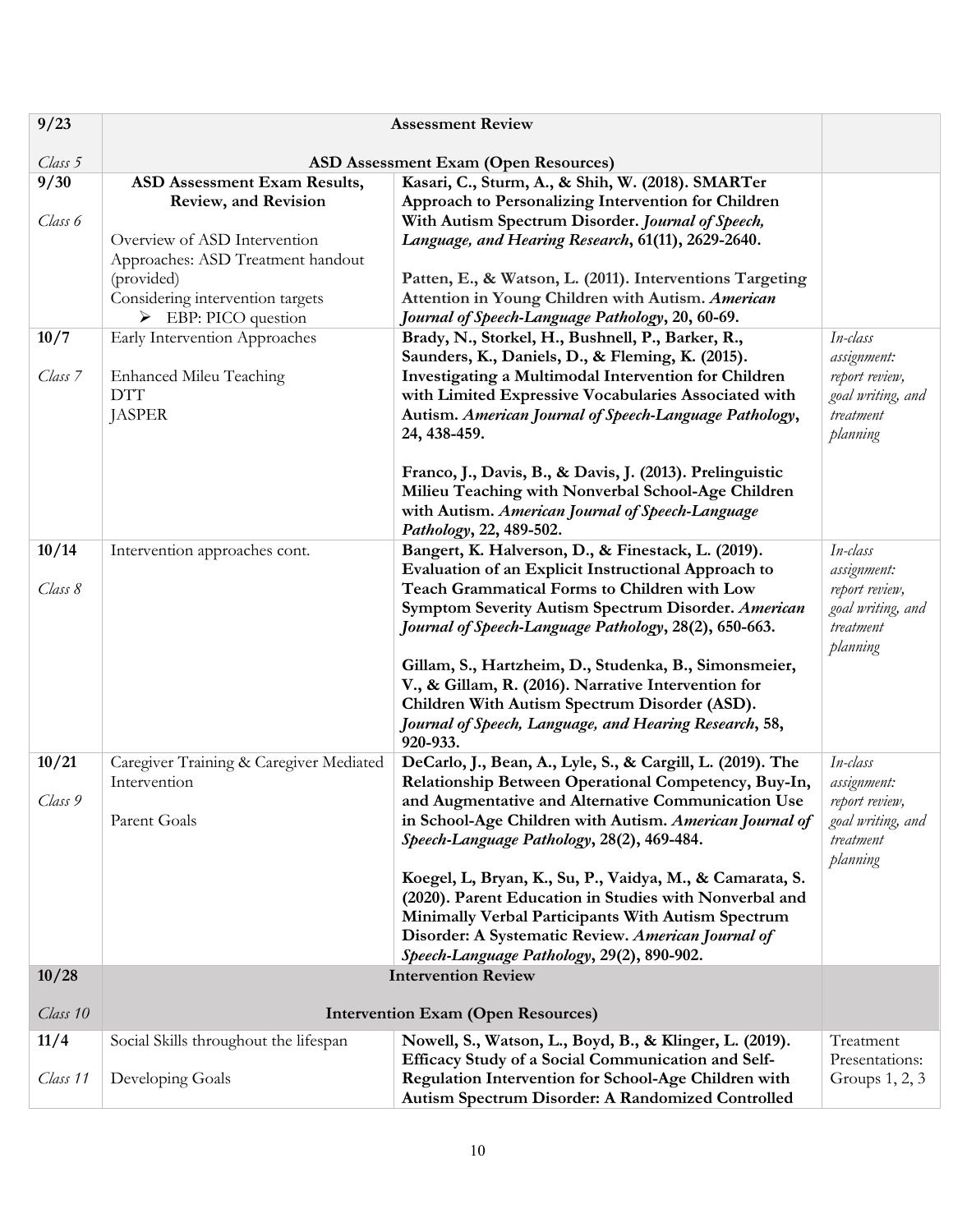|                   | IPP Project groups assigned & review grading<br>rubric                                 | Trial. Language, Speech, and Hearing Services in Schools,<br>$50(3)$ , 416-433.                                                                                                                                                                                                                                                                              |                                                                      |  |  |  |  |
|-------------------|----------------------------------------------------------------------------------------|--------------------------------------------------------------------------------------------------------------------------------------------------------------------------------------------------------------------------------------------------------------------------------------------------------------------------------------------------------------|----------------------------------------------------------------------|--|--|--|--|
|                   |                                                                                        | Thiemann-Bourque, K., Brady, N., McGuff, S., Stump,<br>K., & Naylor, A. (2016). Picture Exchange<br><b>Communication System and Pals: A Peer-Mediated</b><br><b>Augmentative and Alternative Communication</b><br><b>Intervention for Minimally Verbal Preschoolers With</b><br>Autism. Journal of Speech, Language, and Hearing<br>Research, 59, 1133-1145. |                                                                      |  |  |  |  |
| 11/11<br>Class 12 |                                                                                        | VETERAN'S DAY - CAMPUS CLOSED<br><b>Simucase Assignment Due</b>                                                                                                                                                                                                                                                                                              |                                                                      |  |  |  |  |
| 11/18             | Simucase Review                                                                        | Finke, E. (2016). Friendship: Operationalizing the                                                                                                                                                                                                                                                                                                           | Treatment                                                            |  |  |  |  |
|                   |                                                                                        | Intangible to Improve Friendship-Based Outcomes for                                                                                                                                                                                                                                                                                                          | Presentations:                                                       |  |  |  |  |
| Class 13          | Social skills intervention strategies: Using<br>Video Modeling                         | Individuals with Autism Spectrum Disorder. American<br>Journal of Speech-Language Pathology, 25, 654-663.                                                                                                                                                                                                                                                    | Groups $4, 5, 6$                                                     |  |  |  |  |
|                   |                                                                                        | Nowell, S., Watson, L., Boyd, B., & Klinger, L. (2019).<br>Efficacy Study of a Social Communication and Self-<br>Regulation Intervention for School-Age Children With<br>Autism Spectrum Disorder: A Randomized Controlled<br>Trial. Language, Speech, and Hearing Services in Schools,<br>50, 416-433.                                                      |                                                                      |  |  |  |  |
| 11/25<br>Class 14 |                                                                                        | FALL BREAK (NO CLASSES)                                                                                                                                                                                                                                                                                                                                      |                                                                      |  |  |  |  |
| 12/2<br>Class 15  | Social skills intervention strategies and<br>collaborative practices                   | Angulo-Jiménez, H. & DeThorne, L. (2019). Narratives<br>About Autism: An Analysis of YouTube Videos by<br>Individuals Who Self-Identify as Autistic. American<br>Journal of Speech-Language Pathology, 28(2), 569-590.                                                                                                                                       | Treatment<br>Presentations:<br>Groups 7, 8,<br>9<br><b>IPP</b> Draft |  |  |  |  |
|                   |                                                                                        | Perryman, T., Ricks, L., & Cash-Baskett, L. (2020).<br><b>Meaningful Transitions: Enhancing Clinician Roles in</b><br><b>Transition Planning for Adolescents with Autism</b><br>Spectrum Disorders. Language, Speech, and Hearing<br>Services in Schools,                                                                                                    | Due<br>(reflection<br>only)                                          |  |  |  |  |
| 12/9              | ASD and the role of the SLP: Serving                                                   | Donaldson, A., Krejcha, K., & McMillin, A. (2017). A                                                                                                                                                                                                                                                                                                         | Treatment                                                            |  |  |  |  |
| Class 16          | Across the Lifespan                                                                    | <b>Strengths-Based Approach to Autism: Neurodiversity</b><br>and Partnering With the Autism Community. Perspectives<br>of the ASHA Special Interest Groups, 2(1), 56-68.<br>*article provided                                                                                                                                                                | Presentations:<br>Groups 10,<br>11, 12                               |  |  |  |  |
|                   |                                                                                        |                                                                                                                                                                                                                                                                                                                                                              | *Annotated                                                           |  |  |  |  |
|                   |                                                                                        | Ofe, E., Plumb, A., Plexico, L., & Haak, N. (2016).<br>School-Based Speech-Language Pathologists'                                                                                                                                                                                                                                                            | Bibliography<br>assignment                                           |  |  |  |  |
|                   |                                                                                        | Knowledge and Perceptions of Autism Spectrum                                                                                                                                                                                                                                                                                                                 | <b>DUE</b>                                                           |  |  |  |  |
|                   |                                                                                        | Disorder and Bullying. Language, Speech, and Hearing                                                                                                                                                                                                                                                                                                         |                                                                      |  |  |  |  |
|                   |                                                                                        | Services in Schools, 47, 59-76.                                                                                                                                                                                                                                                                                                                              |                                                                      |  |  |  |  |
|                   |                                                                                        | FINAL EXAM DATE: Monday, December 14 2:45 - 4:45pm                                                                                                                                                                                                                                                                                                           |                                                                      |  |  |  |  |
|                   |                                                                                        | <b>IPP Video Presentations and Reflections DUE</b>                                                                                                                                                                                                                                                                                                           |                                                                      |  |  |  |  |
|                   | *Syllabus is subject to change and is dependent on time factors and needs of students. |                                                                                                                                                                                                                                                                                                                                                              |                                                                      |  |  |  |  |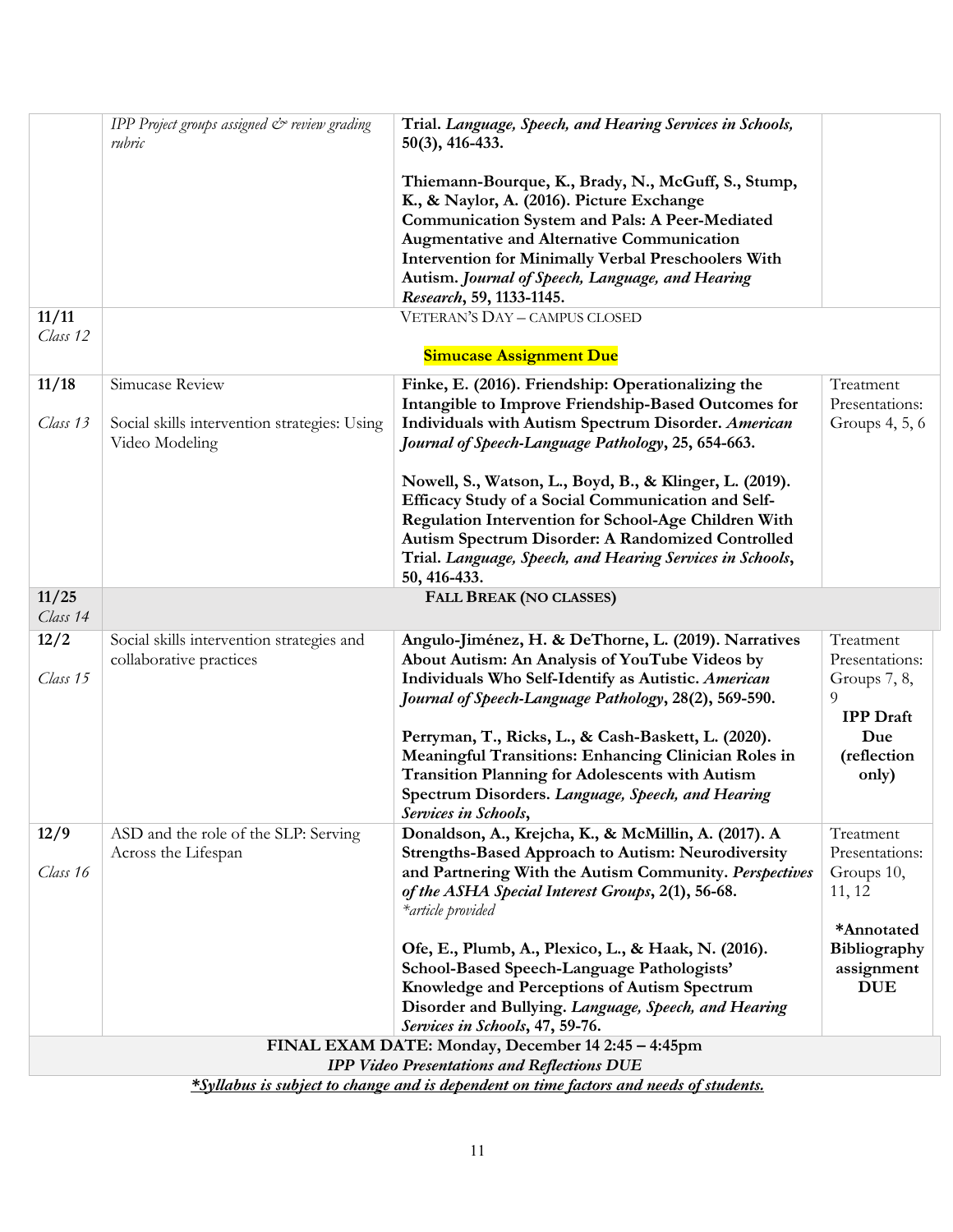**VII. Course Requirements**: *Note: Failure to complete any one of the below course requirements will result in a failing grade for this course.* 

#### **\*\*NOTE: a copy of the grading rubric is required for all assignments with provided rubrics**

#### **Assessment Exam • 20% of grade**

- The exam covers materials presented up to the time of the exam
- Format will include short answer/essay (scenarios)

#### **Intervention Exam • 20% of grade**

- The exam covers all presented materials
- Format will include short answer/essay (scenarios)

#### **Simucase • 10% of grade**

• See details noted above.

#### **Treatment Project and Presentation – 15% of grade** *\*grading rubric required*

The small group student presentation should be 20 minutes long. Presentations will include a presentation of a lesson plan for an individual speech-language therapy session. The presentation should identify at least 2 appropriate sources from peer reviewed journals to give a framework for the intervention approach applied. Examples will be provided in class.

#### **Interprofessional Practice (IPP) Project and Presentation – 15% of grade** *\*grading rubric required*

The small group student presentation should be 10 minutes long  $\frac{maximum}{}$  (including  $\sim$  7 minute video presentation and 2-3 minutes of class Q&A). Presentations will include a presentation of an assigned case.

Each group is expected to provide a 5-7 minute video of a mock IEP along with graduate students in an allied discipline. The presentation should reflect appropriate collaboration and interprofessional practice. Examples will be provided in class and a detailed grading rubric will be provided.

#### **Annotated Bibliography assignment – 10% of grade** *\*grading rubric required* **\*Due weekly to reflect current assigned readings.**

Final assignment must include all assigned course readings marked in **bold** AND three (3) additional readings not assigned in the course or in prior coursework: 22 assigned + 3 selected = **25 total sources (each source is worth 3 points for a total of 75 points)**

• **Full bibliographic citation:** An annotated bibliography must contain the necessary and complete bibliographical information i.e. (author, title, publisher and date, etc.)

*The length of the annotation should be between 100 to 300 words max (this does not include the citation).*

- **Main argument:** State the main informative points of the paper
- **Methodology:** What methodology and research methods did the work employ?
- **Conclusion:** What does the author conclude about the work?
- **Strengths and Weaknesses:** What are the strengths and weaknesses of the work?
- **Your Voice/Personal Conclusion:** Provide your point of view of the work or your reaction to the source based on other available works, prior knowledge of the subject matter or knowledge pools done by other researchers.

#### **Attendance and Participation – 10% of grade**

Students are expected to attend class prepared and actively participate by demonstrating critical thinking of assigned reading.

Ø In-Class Writing Assignments (3 evaluation, 3 treatment) are worth 2 points each. **Weekly writing assignments should be sent via email as a Microsoft Word attachment without identifying**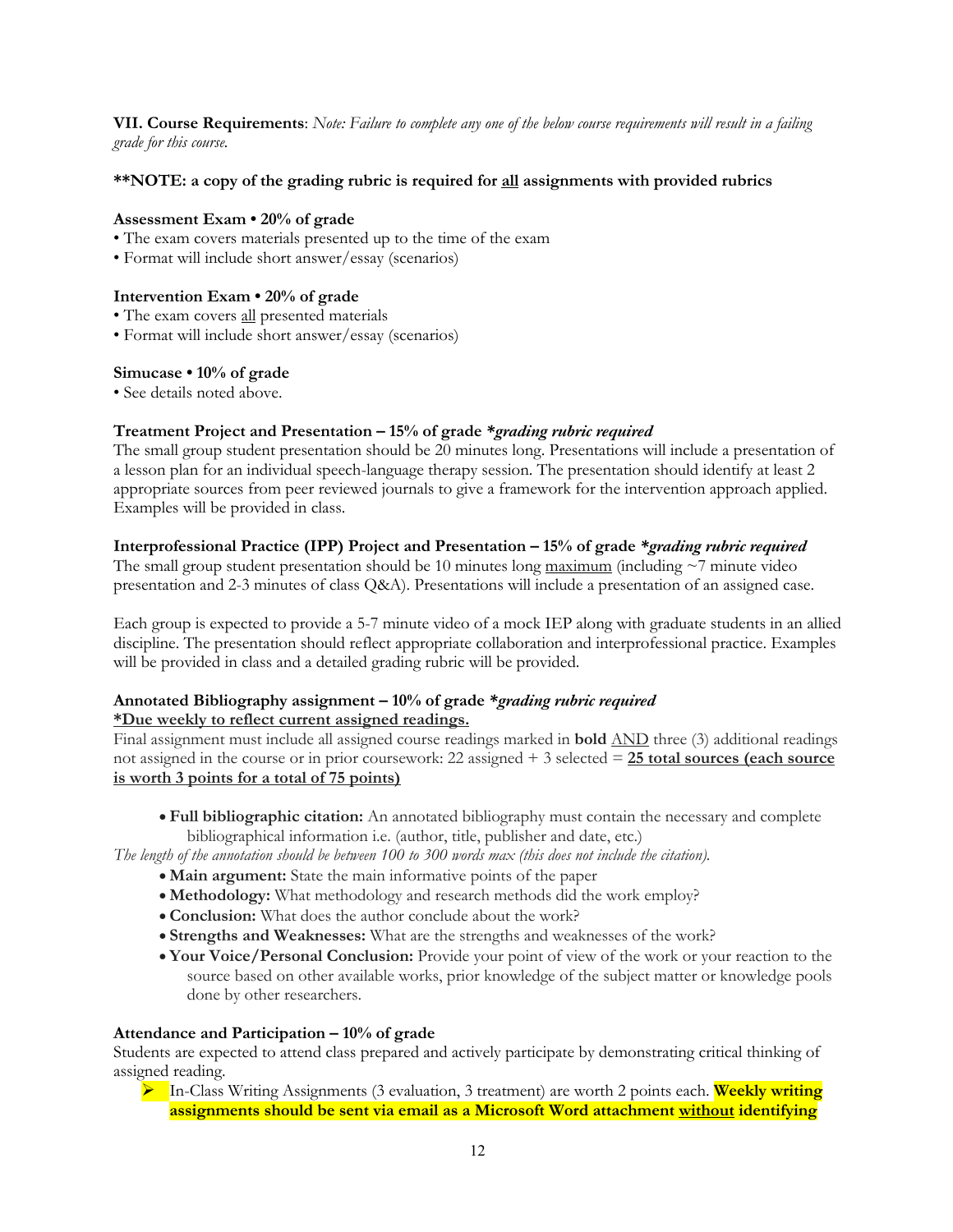### **information (no student names or ID numbers).**

 $\triangleright$  Each student will be responsible for leading an informal class discussion on 1 assigned journal article each week. This will be assigned at the start of class so students are strongly encouraged to read assigned articles each week to be prepared.

| Item                                                    | $\frac{0}{0}$ |
|---------------------------------------------------------|---------------|
| Assessment Exam                                         | 20%           |
| Intervention Exam                                       | 20%           |
| <b>IPP</b> Project and Presentation                     | 15%           |
| Treatment Project and Presentation                      | 15%           |
| Annotated Bibliography -75 points total (3 points each) | 10%           |
| Simucase Assignment                                     | 10%           |
| Attendance and participation                            | $10\%$        |
| <b>TOTAL</b>                                            | 100%          |

#### **VIII. Methods of Evaluation for Grading**

Final Grade Distribution as follows:

- $A = 90\%$  and above Performance of the student has been at the highest level, showing sustained excellence in meeting all course requirements and exhibiting an unusual degree of intellectual initiative.
- B = 80-89% Performance of the student has been at a high level, showing consistent and effective achievement in meeting course requirements.
- $C = 70-79%$  Performance of the student has been at an adequate level, meeting the basic requirements of the course.
- $D = 60-69\%$  Performance of the student has been less than adequate, meeting only the minimum course requirements.
- $F =$  Below 60% Performance of the student has been such that minimal course requirements have not been met.

### **Late papers may be accepted with OFFICIAL DOCUMENTATION ONLY (e.g., a doctor's note; a jury summons, etc.) Please see**

**http://www.csulb.edu/divisions/aa/catalog/current/academic\_information/class\_attendance.htm l.** 

**As per the University's Attendance Policy (PS 04-05), excused absences for any of exams/quizzes/paper deadlines/presentations are: (1) illness or injury to the student; (2) death, injury, or serious illness of an immediate family member or the like;(3) religious reasons; (4) jury duty or government obligation; (5) University sanctioned or approved activities.** 

#### **Assignments, Exam Dates, Point Values**

It is unlikely that the dates of various assignments, exams, or their point weights will change. It is possible, however, that adjustments in the course schedule or the course assignments may be necessary. Students will be notified about changes, if any, and whenever possible, students will be consulted in advance about any changes. Students will be advised on the structure and content of exams a session in advance.

#### **IX. Course Policies**

Students **may not record (audio or video)** in this class except in accordance with ADA accommodations approved by the Bob Murphy Access Center (BMAC), which need to be submitted in writing to the instructor according the BMAC guidelines. Any recordings made in connection with a disability accommodation are for the student's personal academic use **only** and may not be distributed in any manner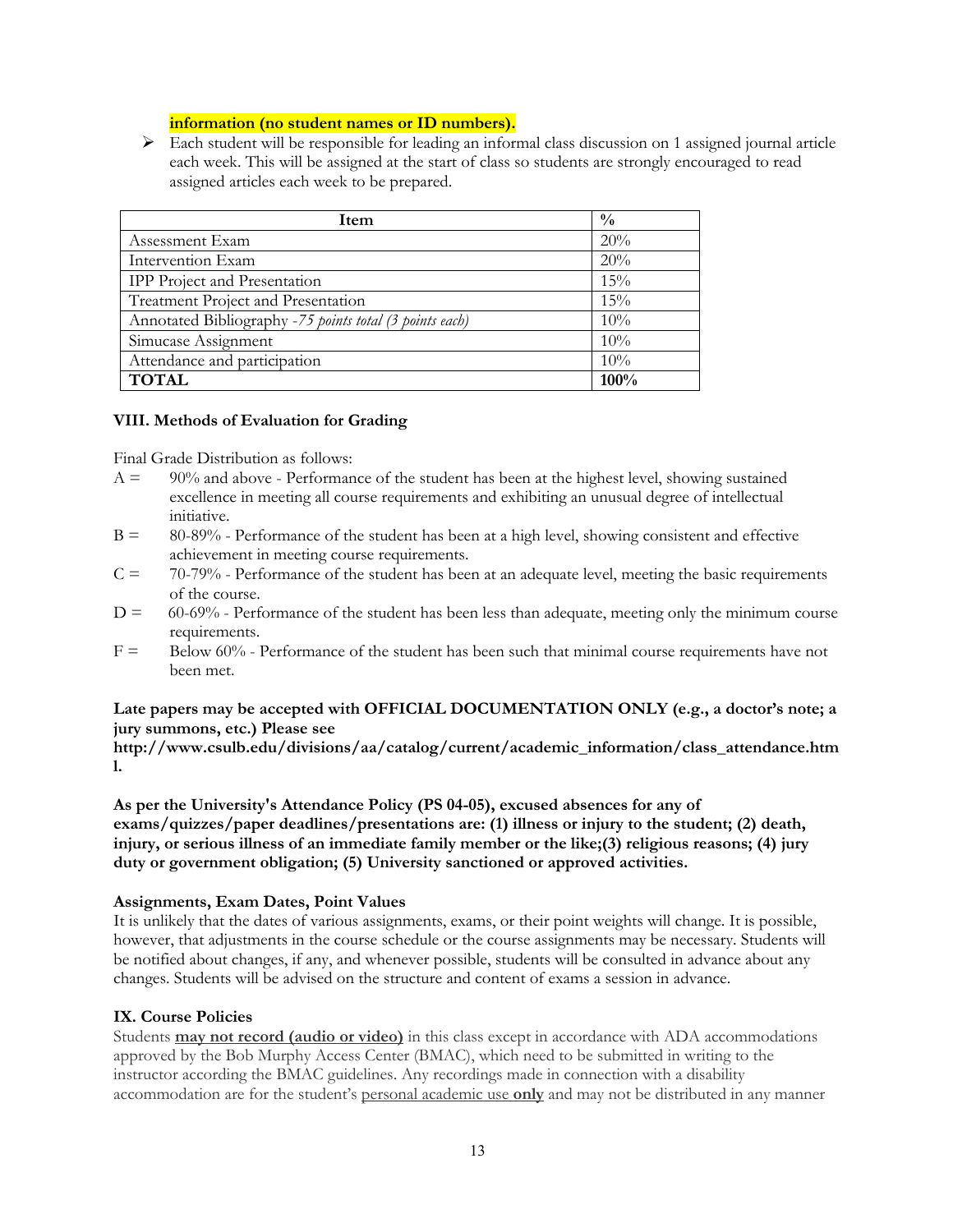to any other individual.

#### **Extra Credit**

Extra credit may be offered throughout the semester and/or on the quizzes and exams in order that ALL students can increase their point totals.

#### **Statement of Non-discrimination**

California State University, Long Beach is committed to maintaining an inclusive learning community that values diversity and fosters mutual respect. All students have the right to participate fully in university programs and activities free from discrimination, harassment, sexual violence, and retaliation. Students who believe they have been subjected to discrimination, harassment, sexual violence, or retaliation on the basis of a protected status such as age, disability, gender, gender identity/expression, sexual orientation, race, color, ethnicity, religion, national origin, veteran/veteran status or any other status protected by law, should contact the Office of Equity & Diversity at (562) 985-8256, University Student Union (USU) Suite 301, http://www.csulb.edu/depts/oed/.

#### **Statement of Accessibility**

All instructors shall be familiar with best practices in making their syllabus and course documents accessible to all students and upon request provide the format need for the student. Instructors can access best practices at the following link.

### http://www.csulb.edu/divisions/aa/academic\_technology/itss/course\_materials/accessibility/ *Accommodation*

It is the student's responsibility to notify the instructor in advance of the need for accommodation of a university verified disability (PS 11-07, Course Syllabi and Standard Course Outlines). Students needing special consideration for class format and schedule due to religious observance or military obligations must notify the instructor in advance of those needs. Students who require additional time or other accommodation for assignments must secure verification/assistance from the CSULB Bob Murphy Access Center (BMAC) office located at the Student Success Center. The telephone number is (562) 985-5401. Accommodation is a process in which the student, BMAC, and instructor each play an important role. Students contact BMAC so that their eligibility and need for accommodation can be determined. BMAC identifies how much time is required for each exam. The student is responsible for discussing his/her need with the instructor and for making appropriate arrangements. Students who are eligible to receive accommodation should present an Accommodation Cover Letter and a BMAC Student/Teacher Testing Agreement Form to the instructor as early in the semester as possible, but no later than a week before the first test. (It takes one week to schedule taking an exam at the BMAC office.) The instructor welcomes the opportunity to implement the accommodations determined by BMAC. Please ask the instructor if you have any questions.

#### **Cheating and Plagiarism (CSULB Catalog, AY 2015-2016, pp. 49-51)** *Definition of Plagiarism*

Plagiarism is defined as the act of using the ideas or work of another person or persons as if they were one's own, without giving credit to the source. Such an act is not plagiarism if it is ascertained that the ideas were arrived at through independent reasoning or logic or where the thought or idea is common knowledge. Acknowledge of an original author or source must be made through appropriate references, i.e., quotation marks, footnotes, or commentary. Examples of plagiarism include, but are not limited to, the following: the submission of a work, either in part or in whole, completed by another; failure to give credit for ideas, statements, facts or conclusions which rightfully belong to another; in written work, failure to use quotation marks when quoting directly from another, whether it be a paragraph, a sentence, or even a part thereof; or close and lengthy paraphrasing of another's writing or programming. A student who is in doubt about the extent of acceptable paraphrasing should consult the instructor. Students are cautioned that, in conducting their research, they should prepare their notes by (a) either quoting material exactly (using quotation marks) at the time they take notes from a source; or (b) departing completely from the language used in the source, putting the material into their own words. In this way, when the material is used in the paper or project, the student can avoid plagiarism resulting from verbatim use of notes. Both quoted and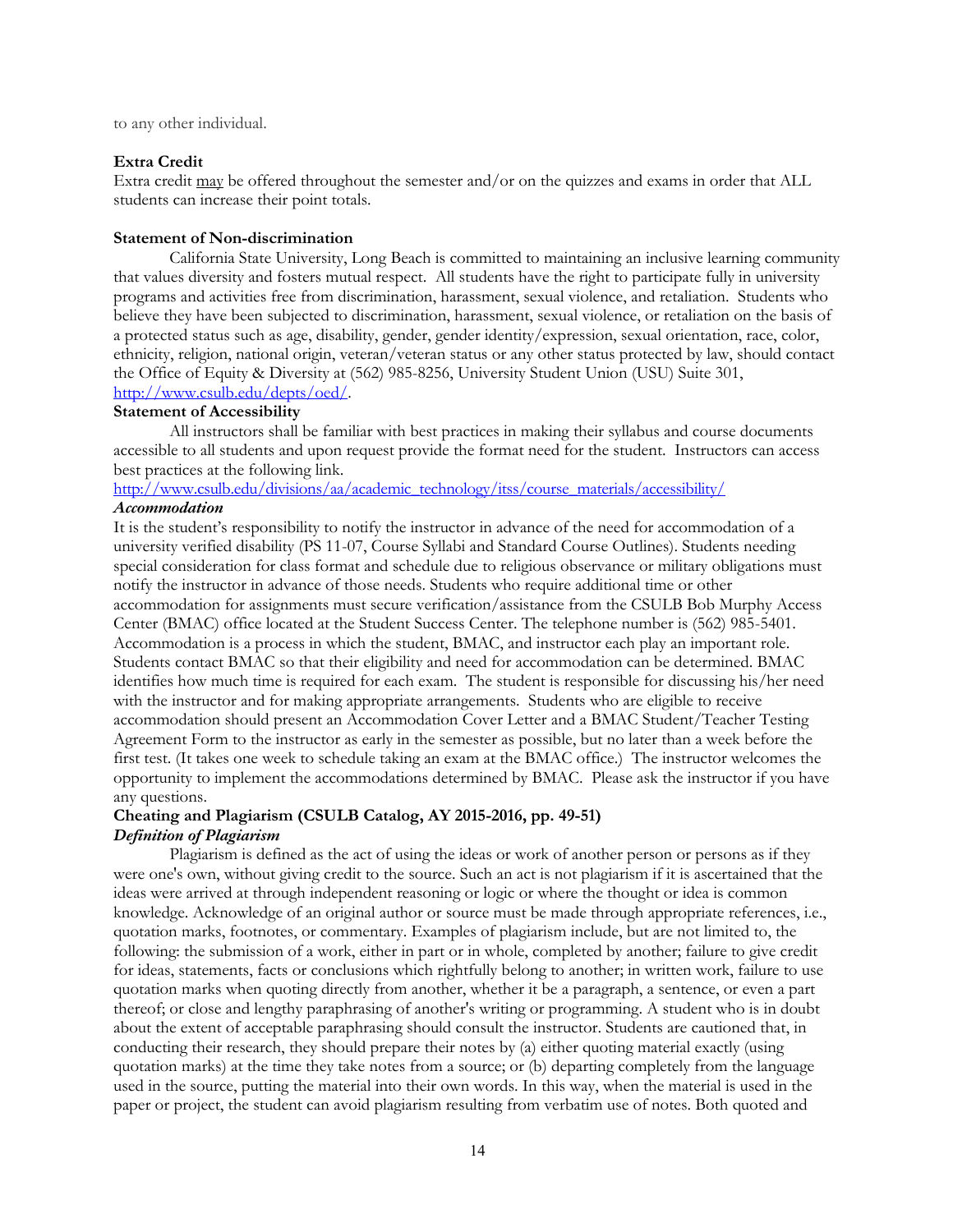paraphrased materials must be given proper citations.

### *Definition of Cheating*

Cheating is defined as the act of obtaining or attempting to obtain or aiding another to obtain academic credit for work by the use of any dishonest, deceptive or fraudulent means. Examples of cheating during an examination would include, but not be limited to the following: copying, either in part or in whole, from another test or examination; discussion of answers or ideas relating to the answers on an examination or test unless such discussion is specifically authorized by the instructor; giving or receiving copies of an exam without the permission of the instructor; using or displaying notes; "cheat sheets," or other information or devices inappropriate to the prescribed test conditions, as when the test of competence includes a test of unassisted recall of information, skill, or procedure; allowing someone other than the officially enrolled student to represent the same. Also included are plagiarism as defined and altering or interfering with the grading procedures. It is often appropriate for students to study together or to work in teams on projects. However, such students should be careful to avoid use of unauthorized assistance, and to avoid any implication of cheating, by such means as sitting apart from one another in examinations, presenting the work in a manner which clearly indicates the effort of each individual, or such other method as is appropriate to the particular course.

### *Academic Action*

"One or more of the following academic actions are available to the faculty member who finds a student has been cheating or plagiarizing. These options may be taken by the faculty member to the extent that the faulty member considers the cheating or plagiarism to manifest the student's lack of scholarship or to reflect on the student's lack of academic performance in the course. These actions may be taken without a request for or before the receipt of a Report from the Academic Integrity Committee.

A. Review – no action.

- B. An oral reprimand with emphasis on counseling toward prevention of further occurrences;
- C. A requirement that the work be repeated;
- D. Assignment of a score of zero (0) for the specific demonstration of competence, resulting in the proportional reduction of final course grade;
- E. Assignment of a failing final grade;
- F. Referral to the Office of Judicial Affairs for possible probation, suspension, or expulsion."

#### **Attendance Policy:**

Students may have a valid reason to miss a class. When any of the following reasons directly conflict with class meeting times, students are responsible for informing faculty members, of the reason for the absence and for arranging to make up missed assignments, tests, quizzes, and class work insofar as this is possible. Excused absences include, but are not limited to:

- A. Illness or injury to the student, or medical condition, including those related to pregnancy
- B. Death, injury, or serious illness of an immediate family member. An immediate family member is defined as a close relative, or a person residing in the immediate household of the student
- C. Religious reasons (California Education Code section 89320)
- D. Jury duty, military service, or government obligation
- E. University sanctioned or approved activities (examples include but are not limited to: artistic performances, participation in scholarly conferences and presentations, intercollegiate athletic activities, student government, required class field trips, etc.)

Faculty members are not obligated to consider other absences as excused.

The earliest possible notification is preferred for all excused absences. Advance notification minimally one week in advance is required and verification may be requested for the following absences: Jury duty, military service, or other government obligation; religious reasons; university-sanctioned or approved activities. **Withdrawal Policy**

Regulations governing the refund of student fees in the California State University system are prescribed by the CSU Board of Trustees; see California Code of Regulations, Title 5, Education, Section 41802.

#### *Withdrawal during the first two weeks of instruction:*

Students may withdraw during this period and the course will not appear on their permanent records.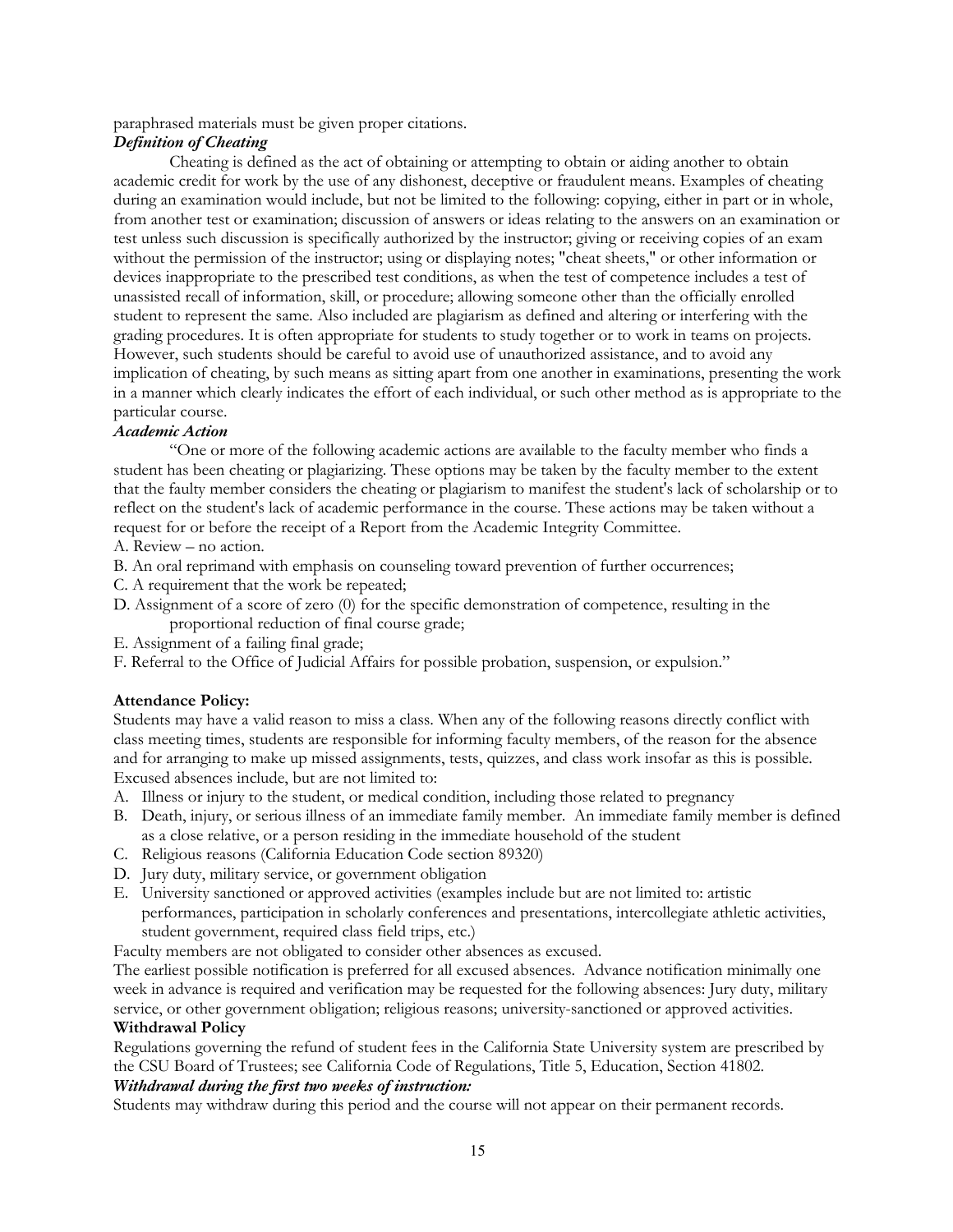### *Withdrawal after the second week of instruction and prior to the final three weeks of the regular semester (20% of a non-standard session) of instruction:*

Withdrawals during this period are permissible only for serious and compelling reasons. The approval signatures of the instructor and department chair are required. The request and approvals shall state the reasons for the withdrawal. Students should be aware that the definition of "serious and compelling reasons" as applied by faculty and administrators may become narrower as the semester progresses. Copies of such approvals are kept on file by Enrollment Services.

### *Withdrawal during the final three weeks of instruction:*

Withdrawal during the final three weeks of instruction are not permitted except in cases such as accident or serious illness where the circumstances causing the withdrawal are clearly beyond the student's control and the assignment of an Incomplete is not practical. Ordinarily, withdrawal in this category will involve total withdrawal from the campus except that a Credit/No Credit grade or an Incomplete may be assigned for other courses in which sufficient work has been completed to permit an evaluation to be made. Request for permission to withdraw under these circumstances must be made in writing on forms available from Enrollment Services. The requests and approvals shall state the reasons for the withdrawal. These requests must be approved by the instructor of record, department chair (or designee), college dean (or designee), and the academic administrator appointed by the president to act in such matters. Copies of such approvals are kept on file by Enrollment Services.

#### *Limits on Withdrawal:*

No undergraduate student may withdraw from more than a total of 18 units. This restriction extends throughout the entire undergraduate enrollment of a student at CSULB for a single graduation, including special sessions, enrollment by extension, and re-enrolling after separation from the University for any reason. The following exceptions apply:

- Withdrawals prior to the end of the second week of a semester (13%) of instruction at CSULB,
- Withdrawals in terms prior to fall 2009 at CSULB,
- Withdrawals at institutions other than CSULB, and
- Withdrawals at CSULB for exceptional circumstances such as serious illness or accident (the permanent academic record will show these as a WE to indicate the basis for withdrawal).

#### *Medical Withdrawal:*

CSULB may allow a student to withdraw without academic penalty from classes if the following criteria are met:

- A completed Medical Withdrawal Form, including any required documentation, is submitted to Enrollment Services before the end of the semester, and
- The student presents evidence to demonstrate that a severe medical or debilitating psychological condition prevented the student from attending and/or doing the required work of the courses to the extent that it was impossible to complete the courses.

# **Campus Behavior**

### *Civility Statement*

California State University, Long Beach, takes pride in its tradition of maintaining a civil and nonviolent learning, working, and social environment. Civility and mutual respect toward all members of the University community are intrinsic to the establishment of excellence in teaching and learning. They also contribute to the maintenance of a safe and productive workplace and overall healthy campus climate. The University espouses and practices zero tolerance for violence against any member of the University community (i.e., students, faculty, staff, administrators, and visitors). Violence and threats of violence not only disrupt the campus environment, they also negatively impact the University's ability to foster open dialogue and a free exchange of ideas among all campus constituencies (CSULB Catalog, AY 2015-2016, p. 855).

### *\*Alternative Mode of Instruction (AMI) Considerations:* **Zoom Netiquette**

This term refers to etiquette with technology while using Zoom. A few things to keep in mind are: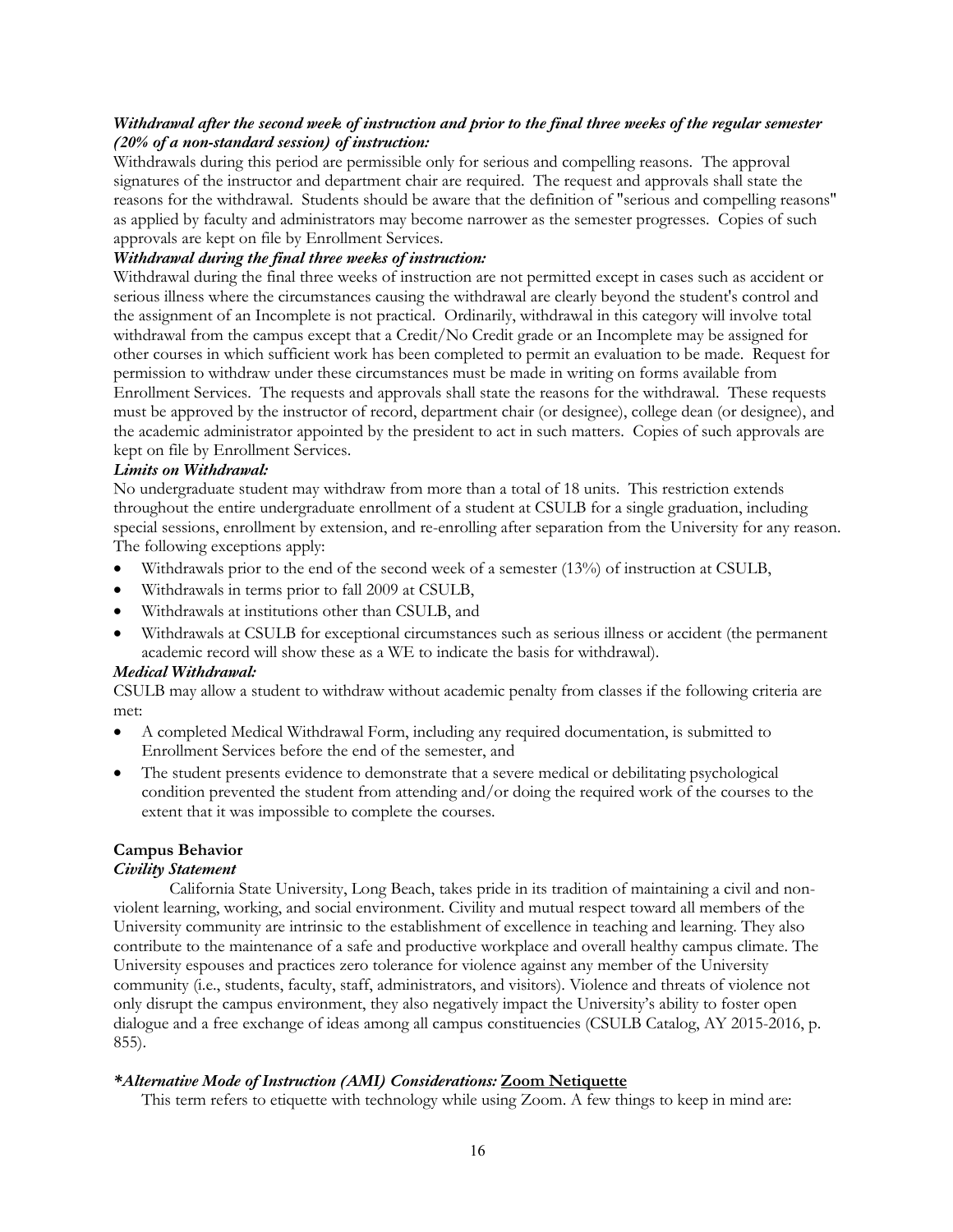- Dress appropriately as if you were sitting in a face-to-face class.
- While not required, **it is** *strongly suggested* **you keep your video on to maintain the strong interpersonal quality of a traditional face to face class. If there are personal circumstances preventing you from keeping your video on, please reach out to me directly to discuss alternative ways of maintaining active classroom engagement.**
- Think about your background remove items that may be distracting to others, including distracting virtual backgrounds. I suggest sitting in front of a blank wall if you can.
- Speak to the camera and not the screen.
- Raise your hand to speak and don't interrupt others while speaking.
- Keep microphone muted when you are not speaking—this will prevent inadvertent noises, such as coughs, rattling papers, or chair squeaks, from interrupting others
- Make use of Zoom's chat function.
- Use your full name to identify yourself in Zoom.
- Close any windows or programs open on your device that are unrelated to your meeting.

For further information, please see "Zoom Meetings Best Practices" from California State University, Long Beach at https://www.csulb.edu/academic-technology-services/instructional-design/zoom-meetings-bestpractices

### **Preferred Gender Pronoun**

This course affirms people of all gender expressions and gender identities. If you prefer to be called a different name than what is on the class roster, please let me know. Feel free to correct me on your preferred gender pronoun. You may also change you name for BeachBoard and MyCSULB without a legal name change, to submit a request go to MyCSULB/Personal Information/Names. If you have any questions or concerns, please do not hesitate to contact me.

### **Accommodations for Religious Holidays & Military Service**

Students needing special consideration for class schedules due to religious observance or military obligations must notify the instructor at least one week in advance, for those established religious observances the instructor should be notified during the first week of instruction.

### *Classroom Expectations*

All students of the California State University system must adhere to the Student Conduct Code as stated in Section 41301 of the Title 5 of the California Code of Regulations as well as all campus rules, regulations, codes and policies. Students as emerging professionals are expected to maintain courtesy, respect for difference, and respect for the rights of others

### *Unprofessional and Disruptive Behavior*

It is important to foster a climate of civility in the classroom where all are treated with dignity and respect. Therefore, students engaging in disruptive or disrespectful behavior in class will be counseled about this behavior. If the disruptive or disrespectful behavior continues, additional disciplinary actions may be taken. This includes a commitment to maintain established classroom policies against voice and/or video recordings (including photos) unless permitted for ADA accommodations as noted above.

### **X.****Justification**

This course is required for obtaining the Bachelor of Arts degree in Speech-Language Pathology at CSULB and the ASHA Certificate of Clinical Competence.

### **Student Resources**

The ASI Beach Pantry, located in USU 302, provides both perishable and non-perishable food items for students. In addition to providing food items, the Beach Pantry also has menstrual hygiene products, school